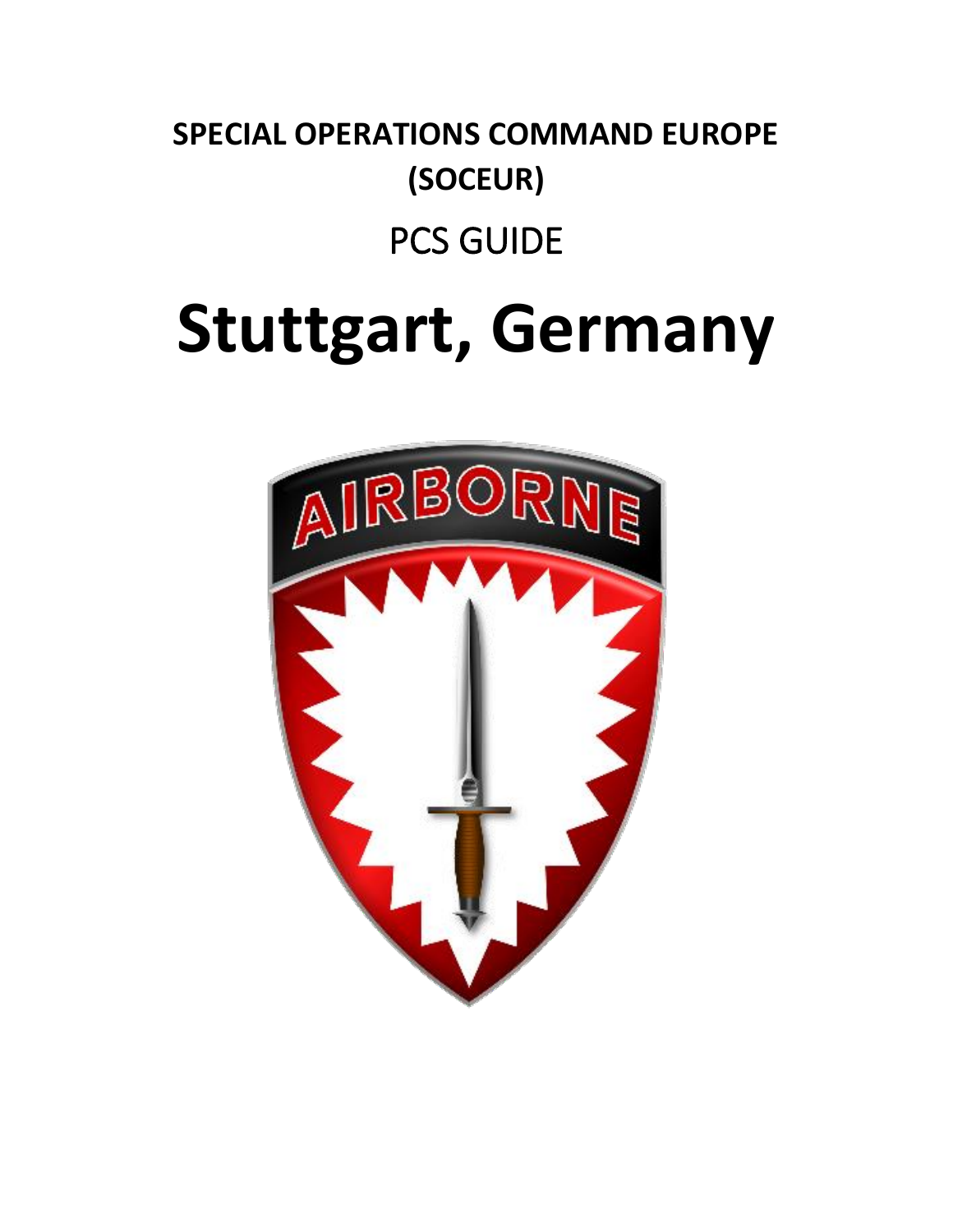# **CONTENTS**

| <u>Z UNITE</u>             |  |
|----------------------------|--|
|                            |  |
|                            |  |
|                            |  |
|                            |  |
|                            |  |
|                            |  |
|                            |  |
|                            |  |
|                            |  |
| the control of the control |  |
|                            |  |
|                            |  |
|                            |  |
|                            |  |
|                            |  |
|                            |  |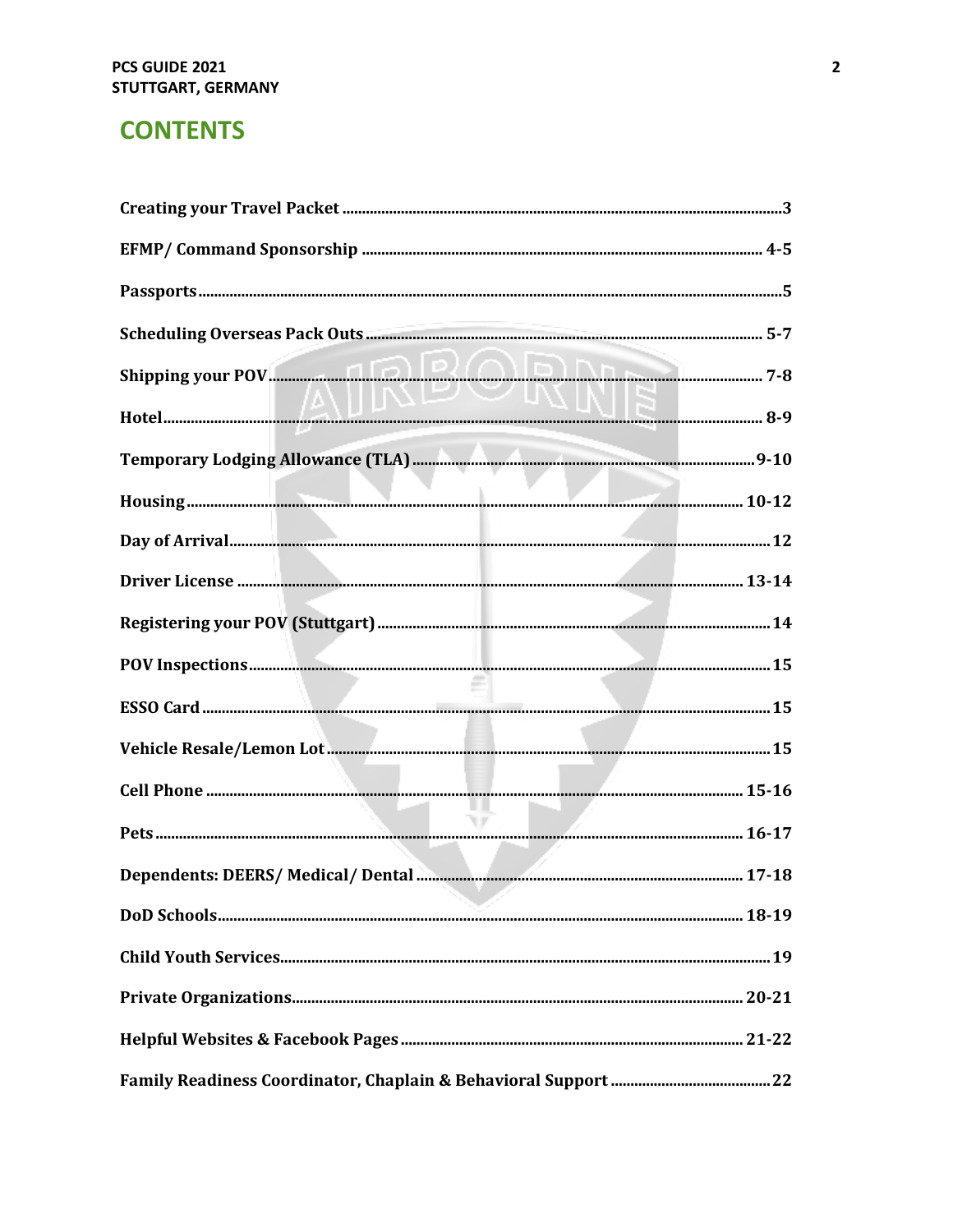# **CREATING YOUR TRAVEL PACKET**

One of the most important steps in your move will be gathering all of the necessary documentation. It's best to have all of your documents accessible and kept in your carry-on luggage at all times while traveling.

*Suggested Documents:*

- **Orders-** Make at least 10 copies along with the amendments if you have dependents
- **Vital Documents-** i.e. Birth Certificates, Social Security Cards, Passports, Medical Records to include vaccination records and sports physicals.
- **Marriage Certificate**
- **Power of Attorney** (if applicable)
- **POV Shipping Documentation-** i.e. Title, Registration, AuthorizationLetter (leased/lien vehicles only) and any POV shipping documents
- **Household Shipping Documentation** (There will be three possible categories that you need to keep track of)
- **Travel Documents** (These will be provided to you by the travel officeafter booking your flights and travel)
- **Veterinary Records** (if applicable)
- **U.S Billing Information** (Keep your last bill, or the contact information for any US companies or utilities with you so that you can keep up with any final payments while traveling)
- **Address Book** (List of names, emails, phone numbers that you would like to have with you while traveling)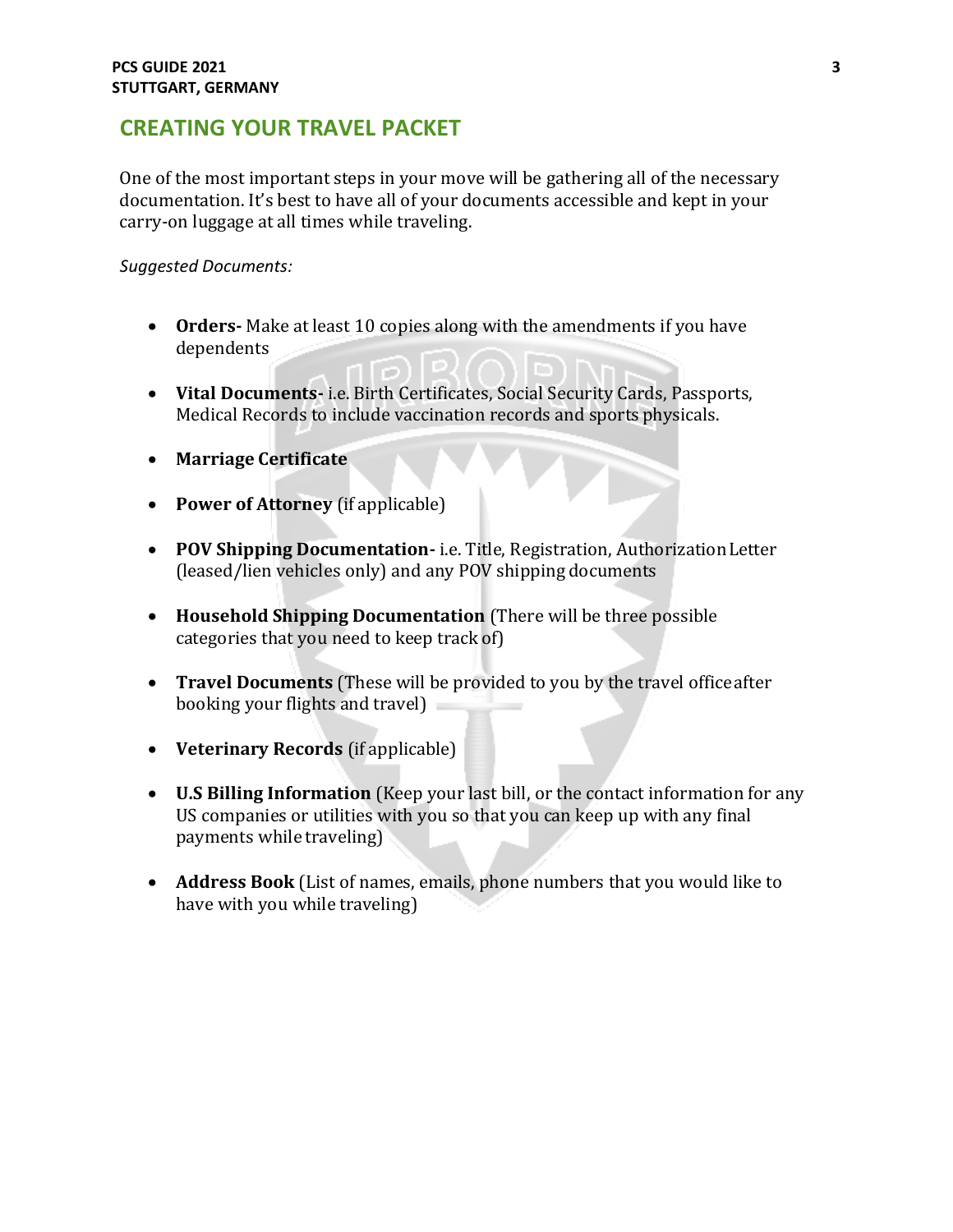# EFMP/ COMMAND SPONSORSHIP

**The Exceptional Family Member Program (EFMP)** is a program that the Army has in place to ensure that it can provide adequate health care services to service members and their dependents. Screening and registration in the EFMP program is mandatory for all dependents that are accompanying their service member and or civilian sponsor to an OCONUS assignment.

The service member's orders will indicate whether they have permission to travel with dependents; if so, it is still necessary to obtain "command sponsorship," which is direct approval from their new unit's chain of command to bring their dependents with them. This approval process begins with the EFMP Screening process.

Civilian sponsors through the Civilian Personnel Advisory Center (CPAC) on-boarding process must indicate whether their dependents will travel with them on their request for orders (RFO). Through the on-boarding process the sponsor will be provided with the EFMP screening documents that must be completed by your healthcare provider and uploaded to USA Staffing.

#### **Form DA 5888**

Contact your unit's EFMP coordinator for the DA 5888 process. This process will differ from post to post.

#### **Physical**

When you contact the EFMP Office to schedule an appointment (start early!) they will require all dependents to have had a physical done within the last year.

- If all dependents have records of a physical within the last year, ensure that you have a copy available or can obtain one. (Note: If you get a physical at an on-post medical facility, you should not need to get a copy of the records.The EFMP can access them.)
- If there has not been a physical in the last year, or records cannot be obtained, it will be necessary to get a physical prior to the Screening appointment.
- Civilian employees may be required to complete a physical and/or drug testing prior to on-boarding. If applicable, all support documents and appointments will be coordinated through servicing CPAC office.

#### **EFMP Screening**

Once you have obtained your physical records, or had a new physical, your dependent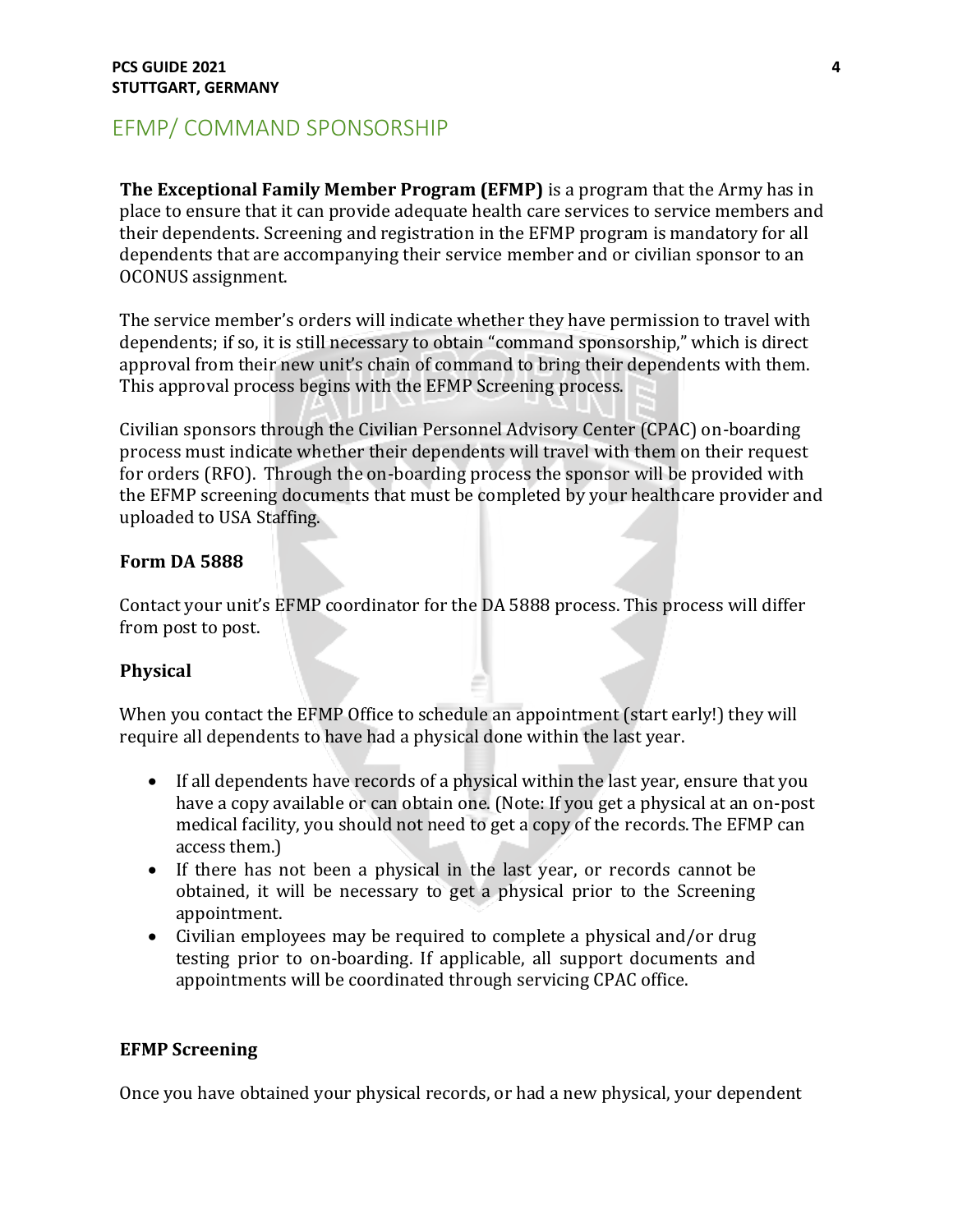#### **PCS GUIDE 2021 5 STUTTGART, GERMANY**

is ready to attend your EFMP screening appointment. At the screening appointment, they will review the physical and discuss medical history. They will determine whether if there is a need to enroll in EFMP.

- If your dependent does (and it can be for various reasons), they will guide you through the enrollment process.
- If your dependent does not need to be enrolled, they will simply signyour Form 5888.

#### **Command Sponsorship**

Once the approval is received the service member/civilian employees will then be provided with an amendment to their orders that specifically state the dependents' name(s). From this point forward this amendment should be attached to your PCS orders.

# <span id="page-4-0"></span>PASSPORTS

Once travel is approved for dependent(s), you must start the paperwork for the "No Fee" passport. A "No Fee" passport is different than a tourist passport and dependent(s) will need both. This special passport, which is stamped with Status of Forces Agreement (SOFA), allows travel with the sponsor on official military PCS orders only. Contact your travel office for further guidance for applying for the "No Fee" passport

Please be aware that using the "No Fee" passport is **NOT AUTHORIZED** for leisure travel; you will have to use your standard tourist passport for non-official travel. If you do not have a tourist passport it is highly recommended to apply for a tourist passport prior to your move so you can travel throughout Europe. It is highly encouraged for parents of children of all ages (including newborns) to apply for a tourist and "No Fee" passport. Children must be command sponsored and enrolled in DEERS to apply for a no fee passport (see unit S1 rep for all required documents).

Service members and dependents should carry both passports when traveling on leisure outside Germany.

# <span id="page-4-1"></span>SCHEDULING OVERSEAS PACK OUTS

You will have the opportunity to set up three different types of pack outs before your overseas move.

- 1. **Non-Temporary Storage (NTS)** which is what stays behind in theU.S.
- 2. **Unaccompanied Baggage (UB)** typically takes 30+ days toreceive
- **3. Household Goods (HHG)**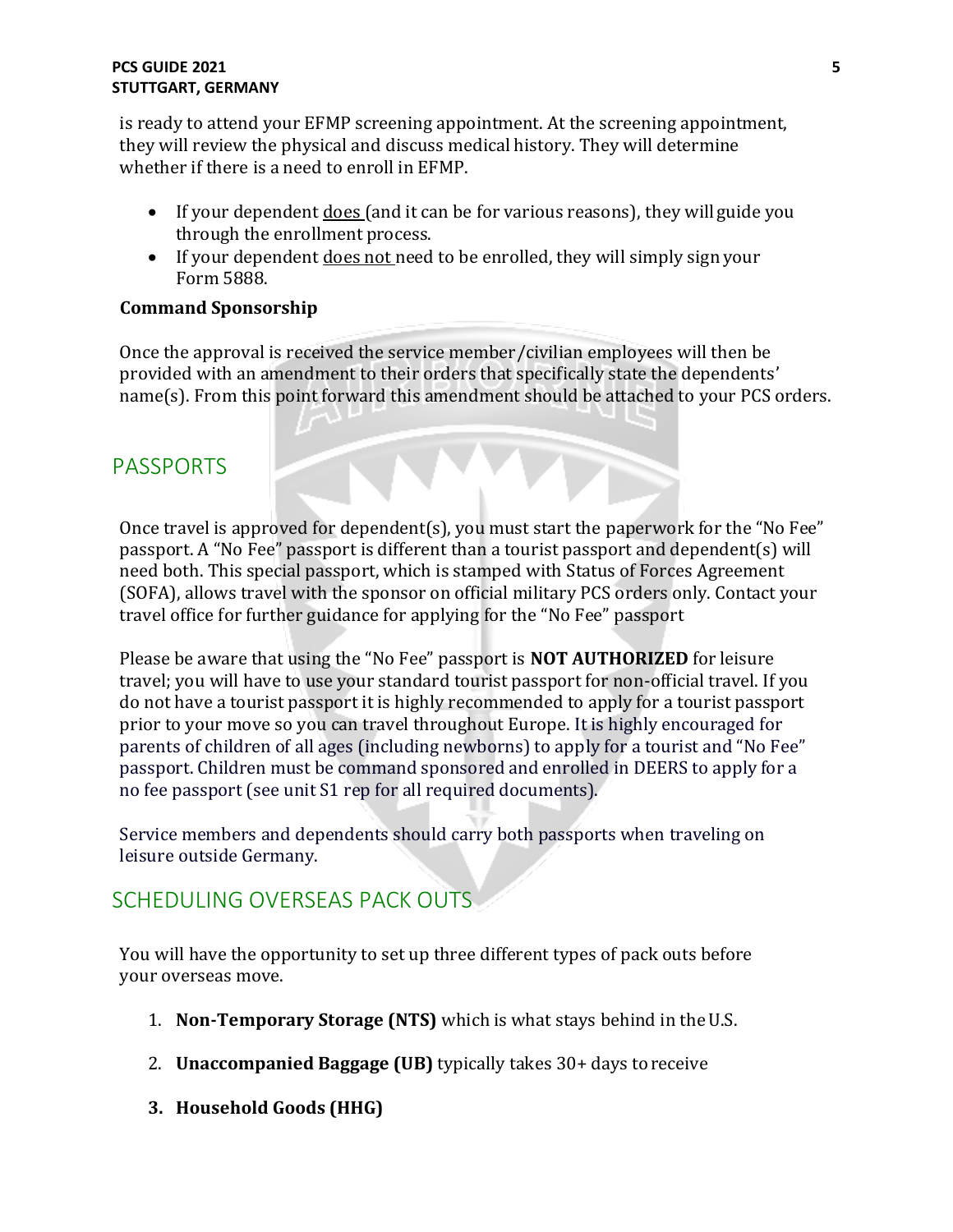#### **PCS GUIDE 2021 6 STUTTGART, GERMANY**

#### **Non-Temporary Storage**

When deciding what to leave behind, keep in mind that European homes are typically much smaller than US homes. Therefore, the military will store your items stateside at no cost to you while you are stationed overseas. The Stuttgart MWR offers storage units that vary in size at a monthly rate. Prices are per month and the minimum rental is for three months. Renting storage units here would be at the expense of the individual.

Check all electronics/appliance to see if they are dual voltage (ranges between 110 to 240Hz). If they are dual voltage, bring them. If they are not dual voltage, consider how frequently you use them. You are better off purchasing the German version of items like a vacuum or microwave, otherwise the use transformers all the time can be costly. If they are items you use occasionally i.e. hand mixer than you can consider bringing those to use with a transformer. German electronics/appliance as well as transformers can be purchased at the PX, local economy stores, as well as the Thrift Shop and thru various Stuttgart FB pages.

There are also no closets in German homes, only wardrobes, which are much more limited in their storage capacity. (*Fun Fact*: In Germany, home owners are taxed by room on their property taxes rather than just by total size - which is why they do not build closets or pantries into their homes - they count as taxable rooms!)

#### *Recommended Storage Items:*

• Washer and Dryer, Appliances that will not take 220v, Garage Items and anything you haven't seen/touched in a while.

#### **Unaccompanied Baggage**

*\*\* Try to schedule this shipment as soon as possible. The sooner the better!!! \*\**

This is a smaller shipment of items that will arrive sooner than your HHG shipment. (Estimated ship time is 3-4 weeks.) Your weight allowance for UB is separate from your HHG, and it is also determined by rank and dependents. No furniture, large items, or liquids are permitted. The items in this shipment should be considered as a "survival package" - things you will need to hold you over in your new home while waiting for your HHG to arrive.

#### *Recommended Items:*

Basic kitchen items (pots/pans, spatula, silverware, plates, cups, basic spices), basic linens (towels, pillows, sheets, blanket), additional clothes and shoes, pet items, small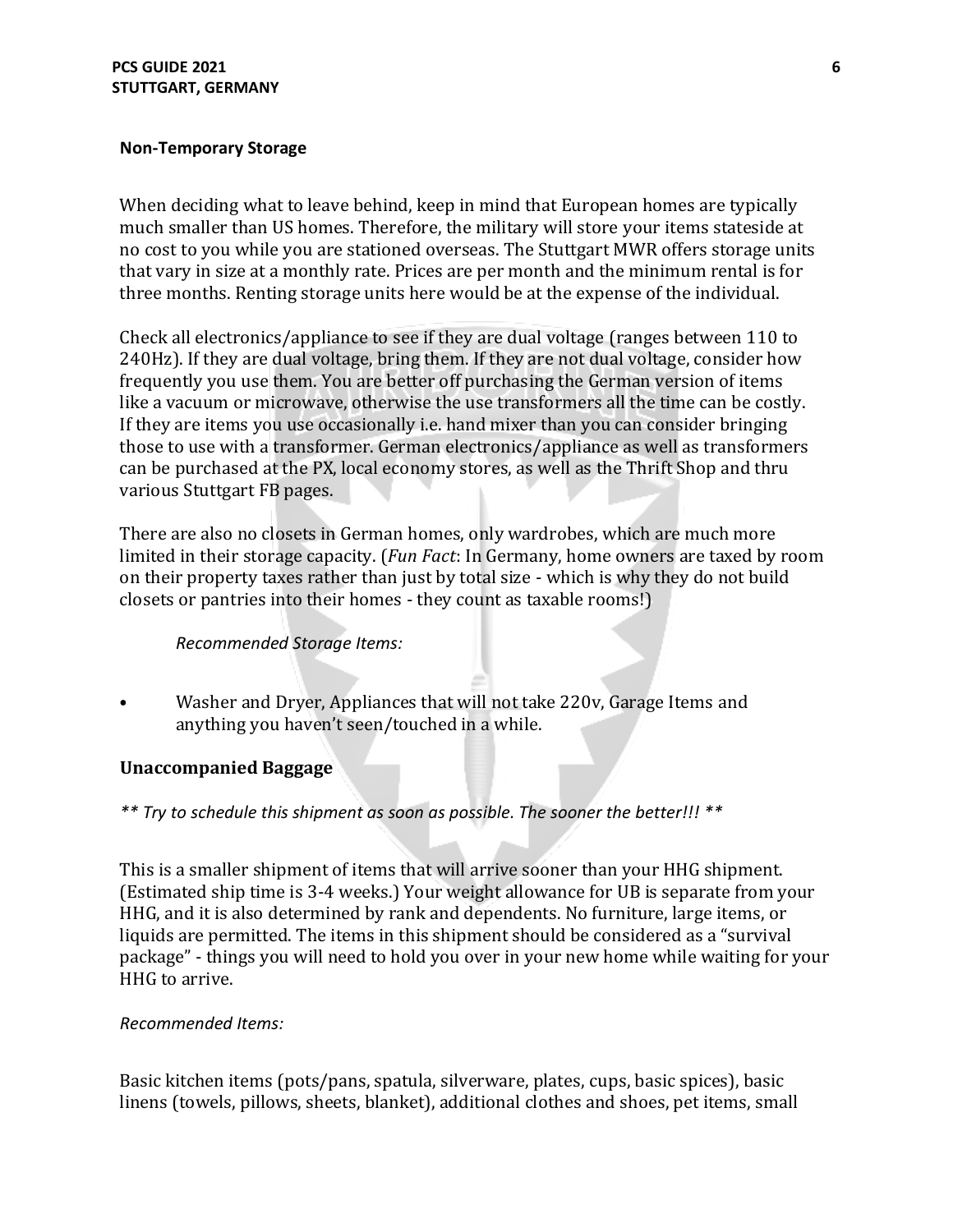#### **PCS GUIDE 2021 7 STUTTGART, GERMANY**

TV, DVD player, DVDs, game console, some books, trash can, board games, servicemember's Uniforms, basic tools, small cleaning items (broom, toilet brushes, rags); basic office supplies (printer, paper, ink, notebooks, small filing system)

#### **Household Goods**

This is everything else!

#### *Helpful Tips:*

- 1. An overseas move carries the inherent risk of damage to your items during shipping. It is a good idea to take a photo/ video inventory of your home before the movers arrive. (Suggested photographs include: DVD collection; artwork; furniture; clothing collections; instruments; etc) Suggested video documentations include: Electronics (with serial numbers); kitchen appliances.
- 2. You should also create an inventory list of your belongings before the movers arrive. Make a list of items with their model numbers, serial numbers, and estimated cost. When your movers arrive, they will create a "High-Value" inventory form - ensure they have included all of your items, serial numbers, and values correctly.

#### <span id="page-6-0"></span>SHIPPING YOUR POV

PCS OCONUS, the government will transport **ONE** of your vehicles, not to exceed 20 tons. A contract company will handle the shipping of your personal vehicle. Their website offers significant information in what you will need to prepare for shipping [\(www.pcsmypov.com\)](http://www.pcsmypov.com/).

#### **Insurance**

Before you ship your POV, contact your insurance agency to inform them of your upcoming PCS and the shipment date. Your insurance company will be able to inform you of your new policy rate change. Be prepared that the cost of insurance and required coverage in Europe can be significantly higher than in the US.

#### **Timeline**

Shipping a POV can take a significant amount of time - estimates range from six to twelve weeks. You will be bringing your vehicle to a Vehicle Processing Shipment (locations can be found at [https://www.pcsmypov.com/Locations\)](https://www.pcsmypov.com/Locations). Their staff will be able to give you an estimated date of arrival for your vehicle during processing.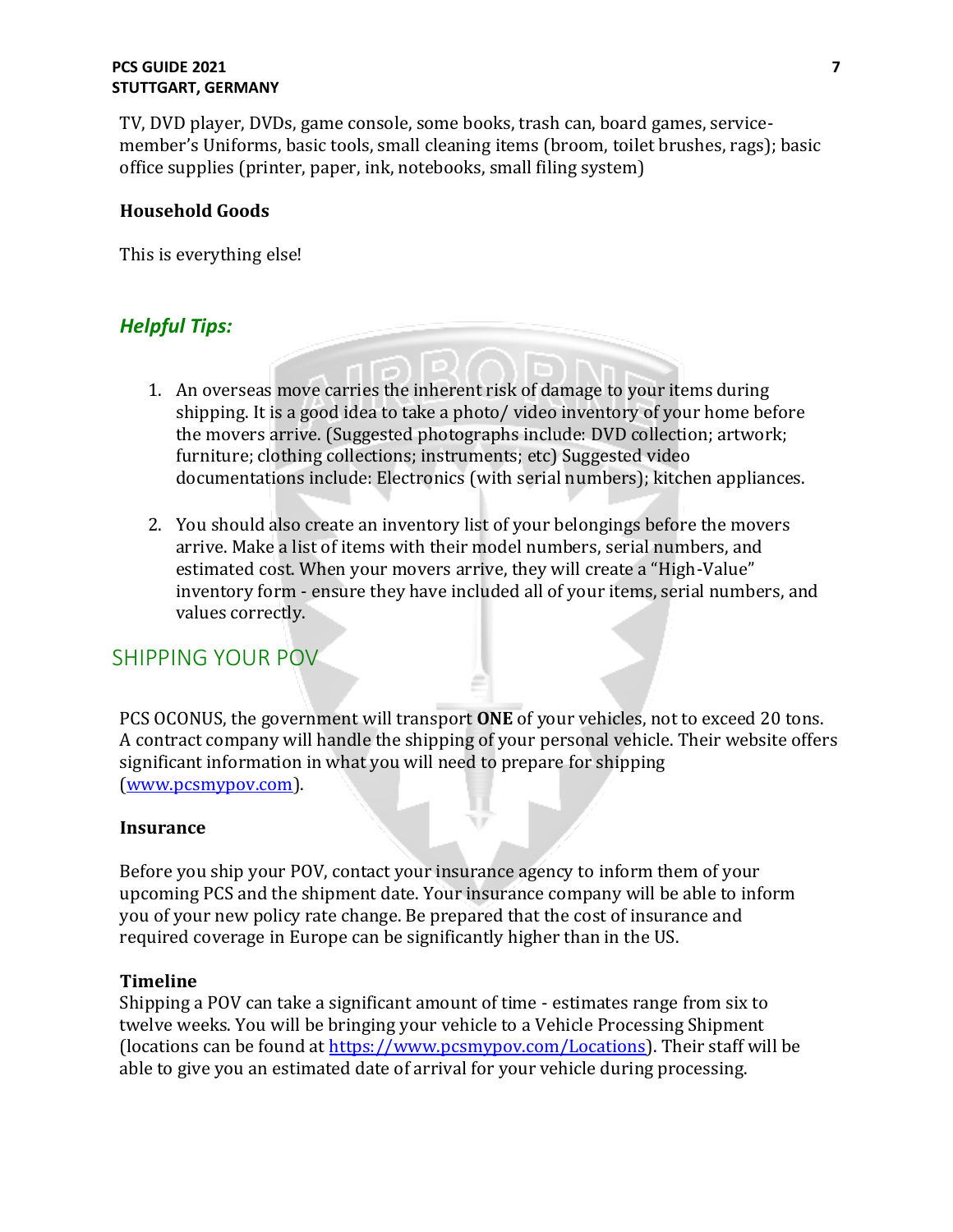#### **PCS GUIDE 2021 8 STUTTGART, GERMANY**

#### **Required Documents**

- 1. Proof of Entitlement
- 2. Proof of Identity
	- a) Service Member/Civilian Sponsor Common Access Card
	- b) Spouse- Government I.D.
- 3. Proof of Ownership
	- a) Registration and/or Title: These documents must be in the Service Member/Civilian Sponsor's name as listed on their Orders. Also please note: If the vehicle is registered in a name other than Service Member/Civilian Sponsor, such as spouse's maiden name, you must provide a copy of your Marriage Certificate.
- 4. If Applicable, Lien Holder/ Lease Holder Shipment Authorization Letter: a letter from your Lien Holder authorizing the exportation of your vehicle. (Request letter on official company letterhead.)
- 5. Power of Attorney: If the vehicle is to be turned in by someone other than the Service Member/Civilian Sponsor (e.g. Member's spouse, relative, friend, etc.), the Agent must present a valid Power of Attorney that authorizes him/her to act on behalf of the Service Member/Civilian Sponsor. The POA must include the names of the Service Member/Civilian Sponsor and the appointed Agent, as well as the vehicleVIN.
- 6. Valid email address, destination address, notification address, and emergency contact information: This information is required so they can contact you as soon as your vehicle has arrived at its destination and is available for pick-up.

#### **Vehicle Preparation Checklist**

- No more than 1/4 tank of fuel (gasoline or diesel)
- A complete set of keys (ignition, doors, trunk, gas cap & wheel locks)
- Make sure your vehicle is clean, empty, and free of trash, personalitems
- Make sure your vehicle is in safe operating condition.
- The vehicle must have fully functioning service and parking brakes, and no noticeable fluid leaks, and/or any major cracks in the windshield

## <span id="page-7-0"></span>**HOTEL**

Once orders are received, it is highly recommended to book your hotel accommodations as soon as possible, your sponsor can assist with this. There are two on-post lodging options, Panzer Hotel and the Kelley Hotel. Panzer is the most convenient because it is where the garrison in-processing is located. Below are the links to the hotels.

**Panzer Hotel:** <https://stuttgart.armymwr.com/programs/panzer-hotel>

**Kelley Hotel:** <https://stuttgart.armymwr.com/programs/kelley-hotel>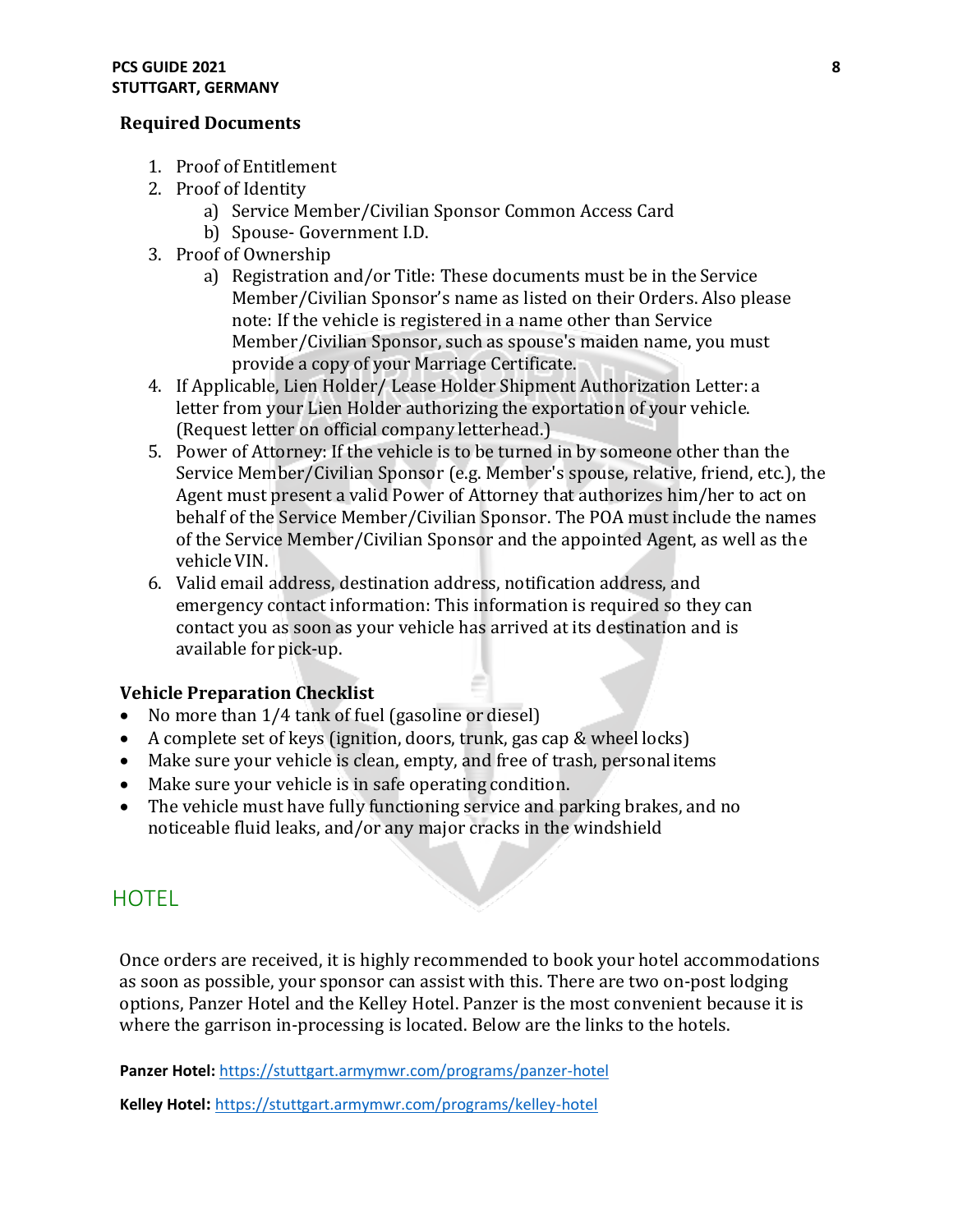#### **PCS GUIDE 2021 9 STUTTGART, GERMANY**

In the event on-post lodging is unavailable, Garrison provides the following recommendations: [https://home.army.mil/stuttgart/index.php/my](https://home.army.mil/stuttgart/index.php/my-garrison/all-services/HSO)[garrison/all-services/HSO](https://home.army.mil/stuttgart/index.php/my-garrison/all-services/HSO)

# <span id="page-8-0"></span>TEMPORARY LODGING ALLOWANCE (TLA)

#### **What is TLA?**

TLA will be authorized for your OCONUS move in order to partially reimburse you for more than normal expenses incurred while occupying temporary lodging as well as expenses for meals obtained as a result of using temporary lodgings OCONUS that don't have facilities for preparing and consuming meals. You are authorized TLA when your COLA eligibility begins (boots on ground) and for up to 60 days while house hunting.

**On Post** (Panzer, Kelly Hotels): If staying on-post, expenses will be reimbursed in increments of ten days. For larger Families, the hotel will determine the number of rooms you require.

**Off Post**: Off-post includes requirements that are important to keep in mind to prevent incurring personal charges. Always know the expiration date of your statement on nonavailability to ensure it is current, as this provides proof of eligibility to reside in off-post lodging when you request reimbursements. Also, know the per diem rate and how much you're entitled to. The per diem rate is subject to change and is based on the size of your Family. Rates can be found here:

[https://www.defensetravel.dod.mil/site/perdiemCalc.cfm.](https://www.defensetravel.dod.mil/site/perdiemCalc.cfm)

| Locality         | <b>Seasons</b><br>(Beg-<br>End) | Lodging | Meals | Maximum   Local   Proportional  <br>Meals | Local<br>  Incidental   Footnote | Rate | Footnote   Maximum  <br>Per Diem | Effective<br>Date |
|------------------|---------------------------------|---------|-------|-------------------------------------------|----------------------------------|------|----------------------------------|-------------------|
| <b>STUTTGART</b> | $01/01 -$<br>12/31              | 261     | 106   | 61                                        | 26                               |      | 393                              | 01/01/2021        |

The site will provide the chart above. In this example (for Jan 2021), the maximum amount for lodging is \$261.00 a night. As stated, the lodging rate is dependent on the size of your Family and is reflected in the below chart:

| <b>Number of Eligible Persons Occupying Temporary Lodging</b> | Percentage |  |  |
|---------------------------------------------------------------|------------|--|--|
| Member or one (1) dependent                                   | 65%        |  |  |
| Member and one (1) dependent                                  | 100%       |  |  |
| For each additional dependent 12 and over, add                | 35%        |  |  |
| For each additional dependent under 12, add                   | 25%        |  |  |

As an example, SSG Jones, her husband, their 12-year-old daughter, and their 9-year-old son require off-post lodging. She is authorized 160% lodging TLA with the 35% and 25% added for each child. For Jan 2021, this would total \$417.60/night.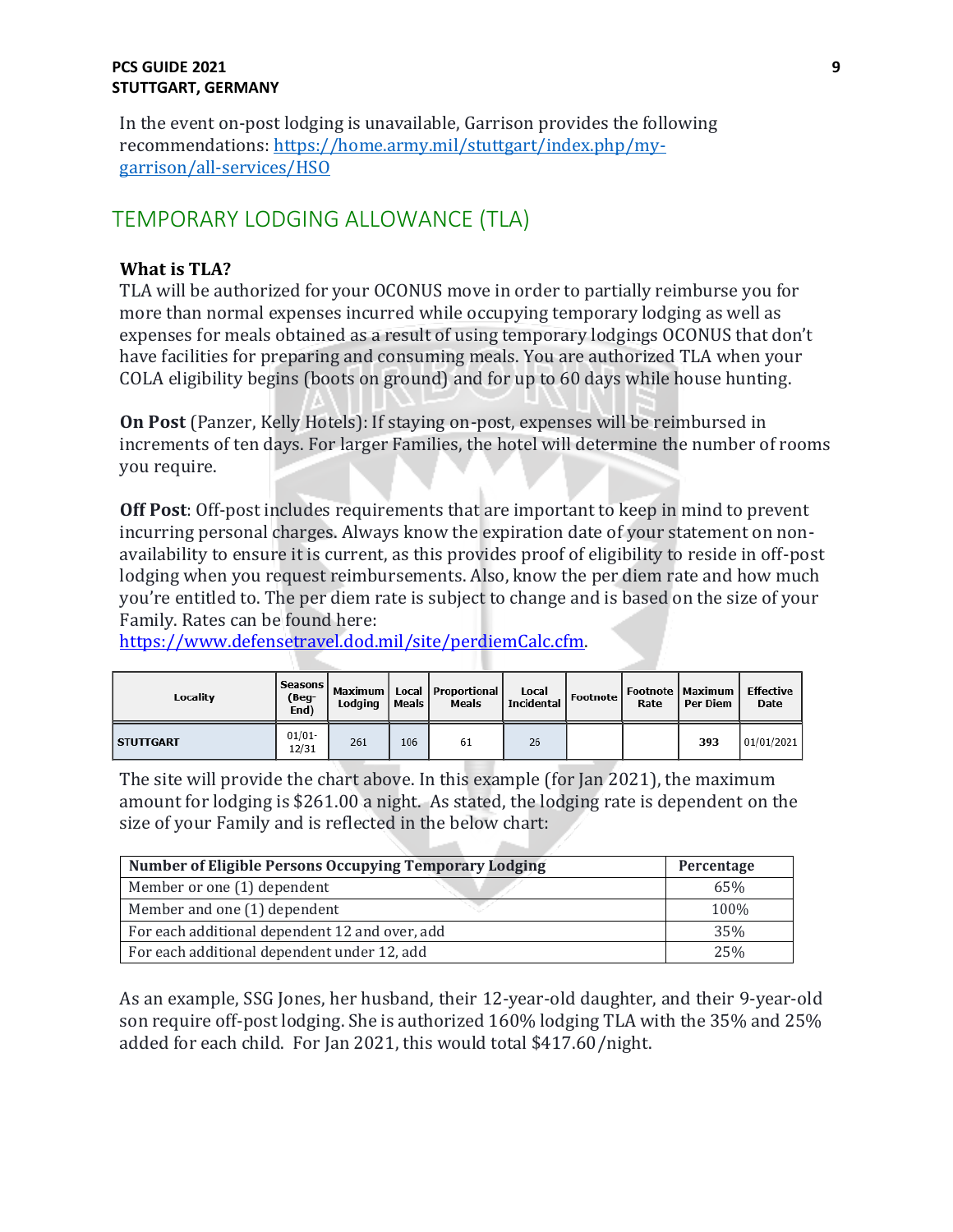#### **PCS GUIDE 2021 10 STUTTGART, GERMANY**

For larger Families, you're entitled to a second hotel room. The cost of both rooms must be equal or less than your authorized lodging (if authorized \$261.00, each room cannot be more than \$130.50).

It is important to remember to **report to housing within two workdays of arrival** to receive instructions and authorization for TLA. During in-processing, finance will explain the steps on how to request reimbursement.

# <span id="page-9-0"></span>**HOUSING**

A memorandum was published in June 2020, which requires service members in the ranks of E-1 to E-6, CW-1 to CW-2, and O-1 to O-3 to live in On Post Army Family Housing (AFH) units. If a waiting list exists and housing is not projected to be available for assignment within 60 days, a Certificate of Non-Availability (CNA) may be issued. However, if adequate family housing is available in a service member's category, the service member will be assigned to a housing unit.

Exception to Policy (ETP) memos may be issued by the SOCEUR HQ, Commandant on a case-by-case basis to ensure key personnel remain close to the SOCEUR Headquarters. While we try to accommodate these situations, Garrison Housing ultimately approves authorizations to reside off post.

Civilians are not entitled to reside in on-base quarters. Please review the Off-Post Housing for more information.

#### **On Post Housing**

Family housing is located at four installations in the Stuttgart area: Patch Barracks, Kelley Barracks, Robinson Barracks [RB], and Panzer Kaserne. Floor layouts can be found here: [https://www.housing.army.mil/#!pg=post&sp=fh\\_floorplan](https://www.housing.army.mil/#!pg=post&sp=fh_floorplan)

Each unit is equipped with a refrigerator, stove, dishwasher, and U.S. style washer and dryer, in the unit. There are no air conditioners or garbage disposals. Units have 220V and 110V outlets, an uncovered parking space and single storage unit.

To apply for on post housing, you must complete **DD Form 1746** and **email** the form to the Housing Office as soon as possible to get on the housing list.

#### **Single Soldiers & Geographic Bachelors**

Contact the Stuttgart Housing Office prior to shipping HHG's. E1-E6 are required to reside in the barracks if the utilization rate is 95% or below. Geo-Bach receiving BAH stateside are required to reside in the BEQ/BOQ if the utilization is 95% or below.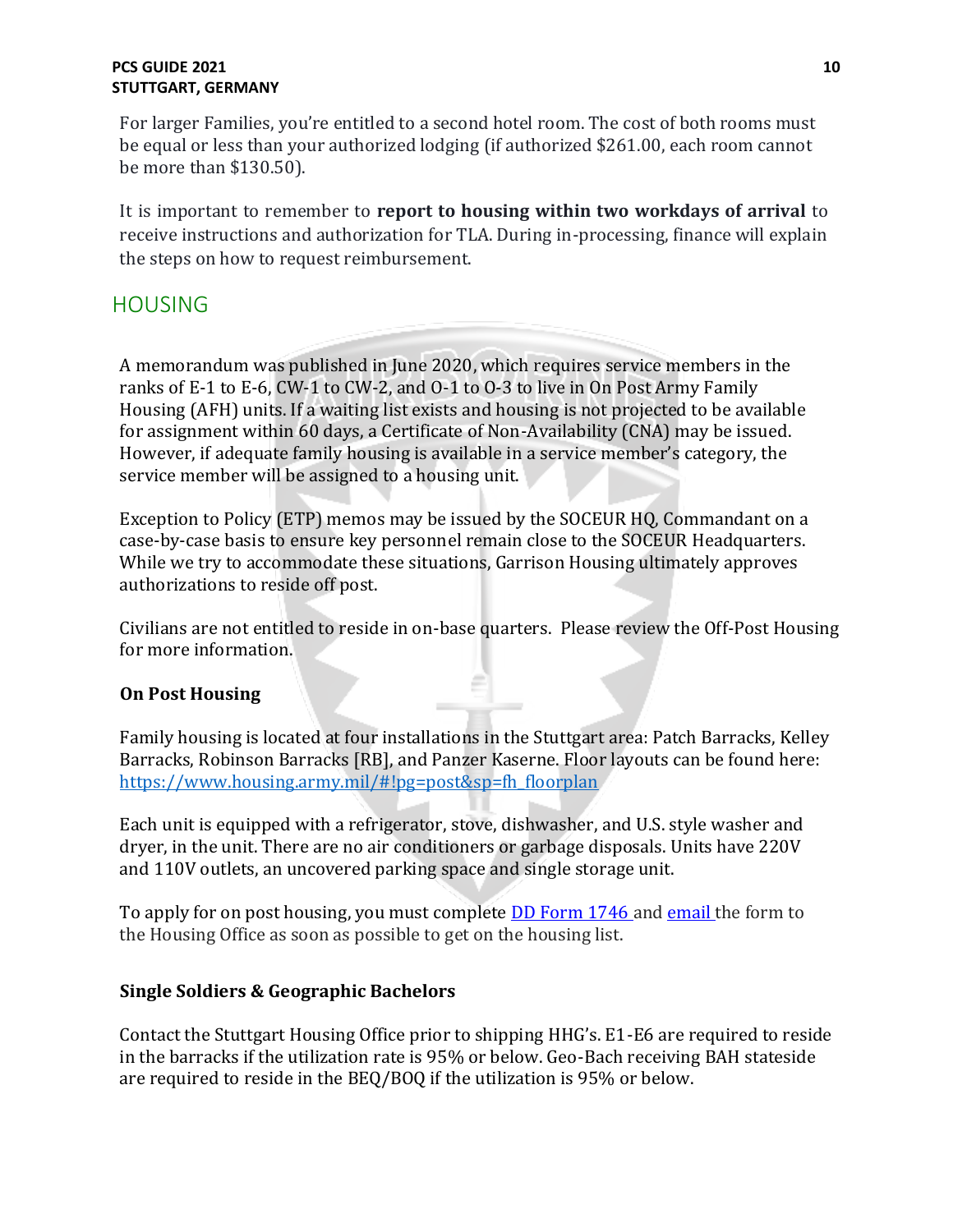#### **PCS GUIDE 2021 11 STUTTGART, GERMANY**

#### **Off Post Housing**

If there is no available housing, you may have to live off post. Service members and U.S. Government civilians **should not** enter into a rental contract (written or verbal) in advance of the housing brief or in-processing step. Upon approval of the Housing Services Office to seek off-post housing, the contract must be reviewed prior to signing. This protects you and informs you of your rights as a tenant in Germany.

#### **Entitlements**

While stationed overseas and living off-post, military personnel will receive **OHA**  instead of BAH based off rank. Service members will also receive a monthly utility allowance that will help offset utility costs.

In addition to OHA, there is an option to request for **Advanced Housing Allowance**, which will help cover the cost for the first month's rent and security deposit. It typically equals two to three months' worth of rent.

Prior to departure: DA Civilians may be entitled up to 10 days Foreign Travel Allowance (FTA). The purpose of FTA is to help defray the employee's extra ordinary but necessary and reasonable costs when he/she transfers to a post in a foreign area. FTA helps with the costs of temporary lodging, meals, laundry, and dry cleaning that are incurred when an employee transfers to a foreign post from a post in the U.S.

Upon Arrival: DA Civilian will in-process with the J1, within 5 days of arrival to do a full review of entitlements.

Temporary Quarters Subsistence Allowance (TQSA): DA Civilians may be entitled to TQSA up to 90 days. The purpose of TQSA is to assist with temporary lodging, meals, laundry and dry cleaning in a foreign area when an employee first arrives at a new post and permanent quarters are not yet available.

Miscellaneous Expenses Allowance (MEA): MEA is payable when a civilian employee vacates a residence at the old Permanent Duty Station (PDS) and establishes a new temporary or permanent residence at the new PDS

Relocation Income Tax Allowance: The RITA reimburses an eligible transferred employee substantially all of the additional Federal, State, and local income taxes incurred because of receiving taxable travel income.

Living Quarters Allowance (LQA): LQA is granted to an eligible employee to help defray the annual cost of suitable, adequate living quarters for the employee and his/her family at a foreign post where government-leased or -owned housing is not provided.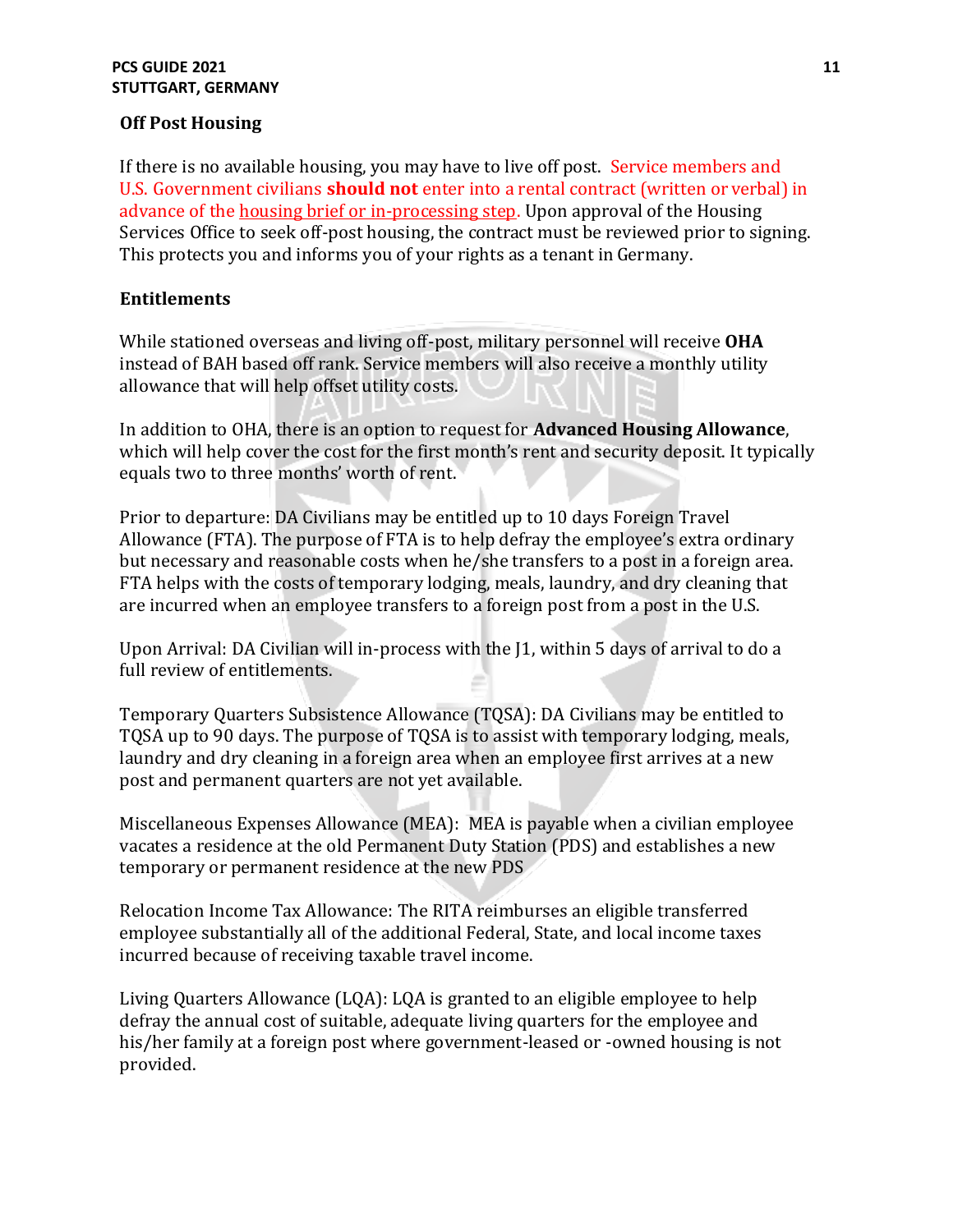#### **PCS GUIDE 2021 12 STUTTGART, GERMANY**

Civilians are entitled to LQA per the Department of State guidance. Additional information can be found at: [DSSR Entitlement Information.](https://aoprals.state.gov/content.asp?content_id=241&menu_id=74&MenuHide=1) 

*For further off post housing information please contact the housing office by [email.](mailto:usarmy.stuttgart.usag.list.dpw-housing-email@mail.mil)*

# *Helpful Tips:*

- 1. Temporary or loaner furnishings are available for up to 90 days incoming and up to 60 days outgoing personnel on and off post. Keep in mind, if you plan on using temporary furnishings you must allow for 3 business days for delivery or pickup. Some recommend buying a foam topper for the loaner bed, especially if you have back issues.
- 2. It is highly recommended to view the unit prior to the walk through and make a video of the condition of the unit. If damages are present, make sure to document it on video and pictures. It is strongly advised to document these damages using an object to help justify size ratio.
- 3. All German houses are at 220 V not the American 120V. If there are appliances you want to use while being out here and don't have the capacity for 220V you may have to purchase a transformer.

# <span id="page-11-0"></span>DAY OF ARRIVAL

#### **What to Expect...**

The Service Member/Civilians will be given a sponsor that he/she will remain in contact with prior to arrival. The assigned sponsor will be there to pick you up from the airport and escort you to the hotel you booked.

It is strongly recommended to save the German cell phone number of your sponsor as well as the JOC Duty number, just for in case.

**SOCEUR JOC:** +49 0711-680-4341

#### **\*\*\*\*ATTENTION:**

On the day of your arrival your sponsor must escort you to the I.D. Office on Panzer to gain access control on each post. At the office they will take a picture of you that will appear every time your Common Access Card is scanned. Just be prepared because this picture will remain with you until you leave.

Civilians may not be able to obtain/update their CAC for the first five (5) days post arrival. Your sponsor will facilitate your in/out bound from the Garrison.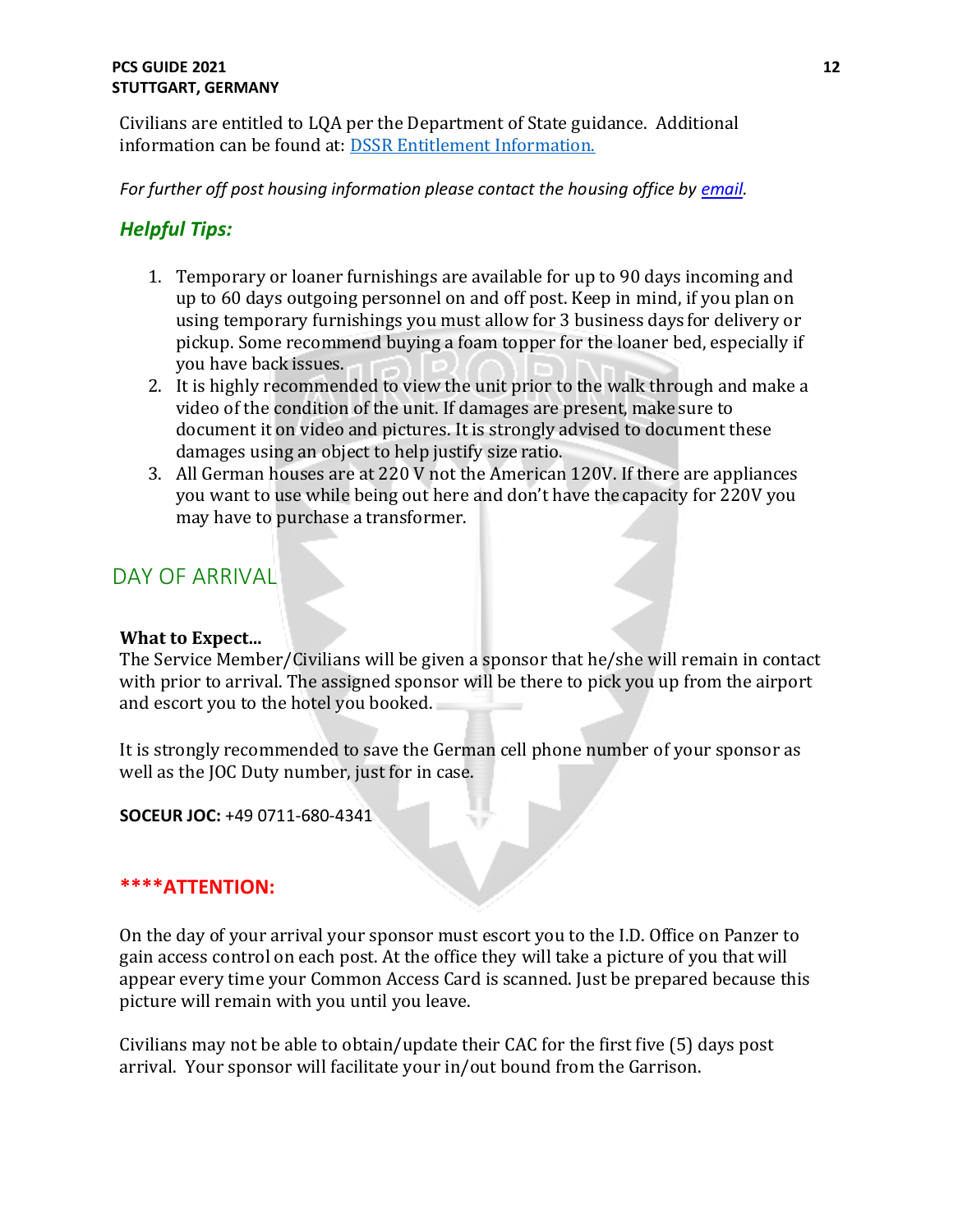#### **PCS GUIDE 2021 13 STUTTGART, GERMANY**

# <span id="page-12-0"></span>DRIVER LICENSE

If your driver's license is about to expire while you are stationed in Germany, it is strongly recommended to renew it prior to your PCS. If the State you hold your license in will not renew it, try renewing it in the state you currently reside it. If that is not an option, research your states renewal policy and renew it 6 months prior to your expiration date.

#### **USAREUR License**

It is required by law to take the USAREUR test and pass before you can legally drive anywhere on or off post. The rules of the road are different over here so it is best to review some of the study material prior to taking the test. The link provided below lists the location, time and days of the week the testing station is open. <https://home.army.mil/stuttgart/index.php/my-garrison/all-services/drivers-testing>

*Below are helpful links for study material and practice test questions:*  [http://www.usareurpracticetest.com](http://www.usareurpracticetest.com/) [http://www.eur.army.mil/rmv/drivers\\_handbook/](http://www.eur.army.mil/rmv/drivers_handbook/)

Now both Service Members/Civilian sponsors AND family members can take the USAREUR drivers training and test online prior to moving. This test is one of the biggest challenges for newcomers in Germany and stories of taking it two or three times to pass are not uncommon. Service members/Civilian sponsors can use their common access card and family members can use the benefits number on the back of their ID card to log into JKO and access the training and test.

Follow these directions to access the training and exam:

- Navigate to [http://jko.jten.mil](http://jko.jten.mil/)
- Under Course Catalog ensure the "courses" tab is selected and select "USA" from the drop down.
- Enter 007 in the course number field and click search
- Enroll and take USA-007 "U.S. Forces Driver's Training Program for Europe (2) hrs.)"
- When you are ready, enroll and take the exam USA-007-B "U.S. Forces Driver's Training Program for Europe – Final Course Exam (2 hrs.)"

Once you have passed the exam simply print out your certificate and bring it with you to Germany. Present it to the drivers office when you in-process to receive your temporary license, which permits you to drive anywhere on or off post. You should receive your actual license in the mail anywhere from 5 to 8 weeks later.

\*\*\*IMPORTANT: Please note, once you the USAREUR License it only permits you to drive in Germany **ONLY**. This license is not valid to drive outside of Germany. If you plan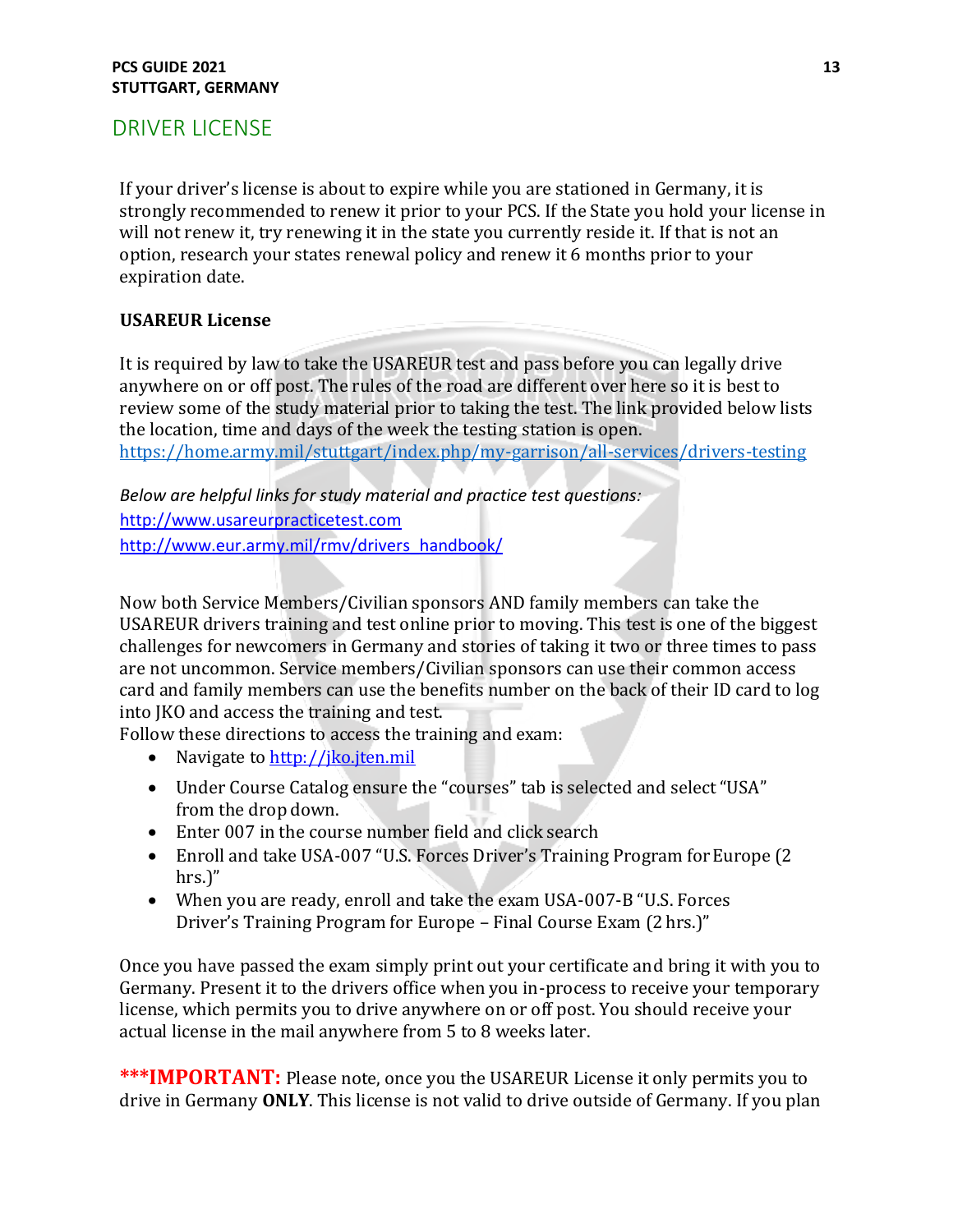#### **PCS GUIDE 2021 14 STUTTGART, GERMANY**

to drive to other European countries, you must obtain an international license. The Driver's License office on Panzer can provide you the needed form and address of the closest Rathaus (City Hall) to submit your application. You'll need your passport, a passport photo, both driver's licenses, I.D., and euros. The International License is good for three years.

# <span id="page-13-0"></span>REGISTERING YOUR POV (STUTTGART)

Whether you are shipping your POV or buying a vehicle when you arrive you must register your vehicle and pass an inspection. Prior to your inspection make sure you have the following items in your POV: Road Triangle, Reflective Vest and a first aid kit. If you do not have all of the following items you will not pass inspection. These can all be purchased at your local PX/ Car Care Center. For further information please refer to the link provided below.

#### [U.S. Army Europe Registry of Motors](http://www.eur.army.mil/rmv/Vehicle_Registration/#REGISTERING%20YOUR%20POV%20SHIPPED%20FROM%20U.S.A.%20OR%20DRIVEN%20FROM%20ANOTHER%20NATO%20COUNTRY)

**Hours of Operation:** Monday–Thursday 7:45 a.m.–3:30 p.m., Fri. 7:45 a.m.–3:30 p.m., closed on American holidays.

Vehicle registration renewal appointments may be scheduled in advance online. The online appointment system requires CAC authentication. <https://home.army.mil/stuttgart/index.php/my-garrison/all-services/drivers-testing>

*\*\* The office will close their doors at 3:00 p.m. to ensure all customer transactions are completed by 3:30 p.m.*

**\*\*\*IMPORTANT:** You will not pass vehicle registration with after-market tint on the **front driver and passenger windows**, all other windows are ok. This must be removed before inspection. Recommend buying a heat gun and razor holder from Harbor Freight to remove the tint. YouTube has plenty of how-to videos.

#### <span id="page-13-1"></span>POV INSPECTIONS

All CAC holders can sign up for a Privately Owned Vehicle inspection appointments at the USAG Stuttgart home page under the category "Transportation & Traffic" [https://home.army.mil/stuttgart/index.php/my-garrison/all-services/vehicle](https://home.army.mil/stuttgart/index.php/my-garrison/all-services/vehicle-registration)[registration](https://home.army.mil/stuttgart/index.php/my-garrison/all-services/vehicle-registration)

Alternative vehicle inspections (TUV's) can be done on the economy. **Make sure to request a T.U.V inspection when requesting the services.**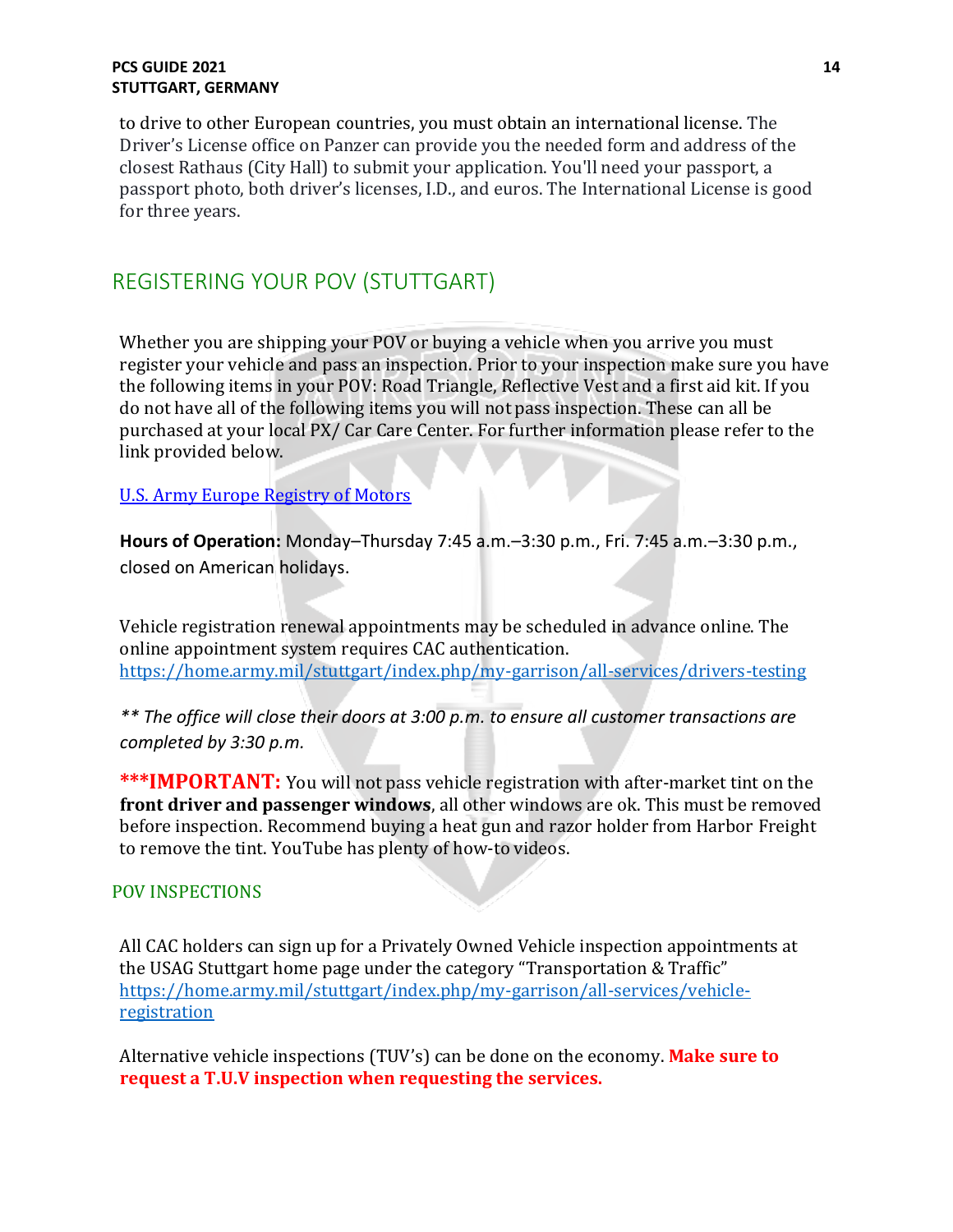#### ESSO FUEL CARD

After your registration and inspection, head over to the PX Customer Service (in the back) and apply for your fuel card. Make sure to bring with you your registration and license certificate. You will be allotted approximately 400 L of gas per month per vehicle (which is set at the U.S. price either on post or at any Esso gas station). If you exceed the monthly allotment, you will have to pay for gas at the German economy price. Make sure that all drivers are listed on the registration and that you BOTH get your names on the fuel card – they check ID's strictly when you pay for gas. You cannot pay at the pump; you must go inside and show your registration, CAC and Esso card before you can purchase the gas.

\*\*\*IMPORTANT: It is a good idea to "load" some money onto the fuel card- if you wind up at an Esso station on the economy, you can use your funds on your card to get the U.S. price. If you go over the funds on your card the transaction will still go through and you have a couple days to pay off the balance and reload your card. (Only applies to individuals that have not exceeded their monthly allotment)

# VEHICLE RESALE LOT (LEMON LOT)

If you're in the market of purchasing a vehicle or even a second vehicle there is the Vehicle Resale Lot (also known as lemon lot) is located next to the Exchange on Panzer Kaserne. If you can't seem to find a vehicle in the lemon lot you can always try these websites:

[http://stuttgart.bookoo.com](http://stuttgart.bookoo.com/) <https://www.facebook.com/groups/StuttgartYardsales/> (This is a closed group so you must ask to join)

#### CELL PHONES

If you wish to use a German cell phone service, the two options are the prepaid method and the other is getting a contract. The majority consensus typically goes for the prepaid method because:

- 1. It's cheaper
- 2. You won't be using your phone as much as you were in the U.S.
- 3. You will not be locked into a contract
- 4. It does not require as much personal information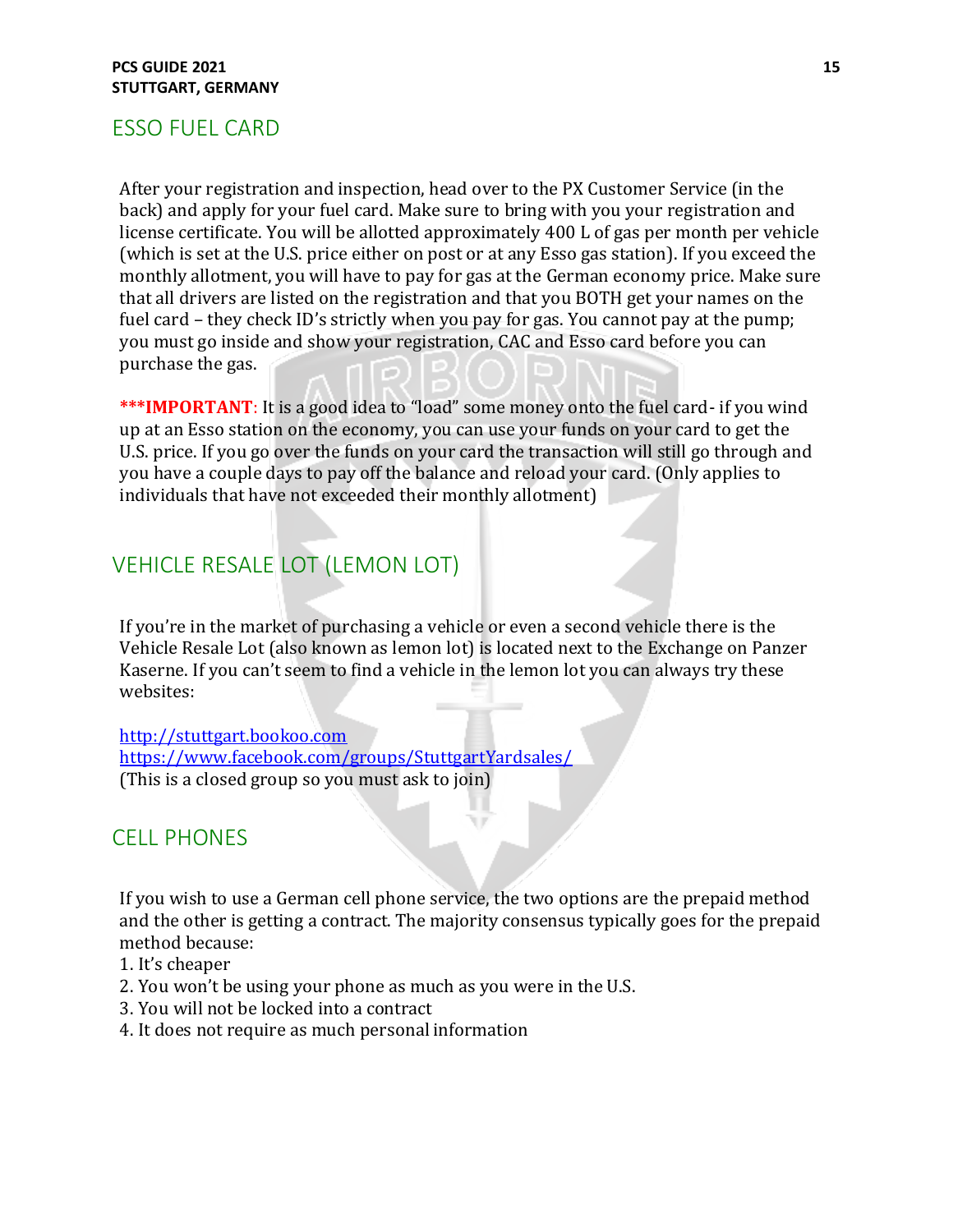#### **PCS GUIDE 2021 16 STUTTGART, GERMANY**

#### **Prepaid**

Before you PCS request your phone to be unlocked from your provider. (Tell the cell phone provider you are on a deployment to Germany. They typically can place your number on hold for three years) When you arrive here you can simply take your phone to T mobile on post and tell them you want a prepaid SIM card. When you need to purchase more minutes just simply go to any cash register at the Shoppette or PX, or reload online.

#### **Contract- T Mobile/ TKS**

If prepaid is just not what you're looking for you can always speak with a T Mobile/ TKS Representative located at the PX. Just understand that the monthly bill is in Euro not U.S. Dollar, you may end up paying more than you see.

**\*\*\*IMPORTANT:** German contracts are different in comparison to the U.S. German contracts they automatically reset at the end of the contract period unless you call to cancel. If you neglect to call and cancel your contract it will automatically renew into another 2-year contract. Keep that in mind while figuring out your phone situation.

# <span id="page-15-0"></span>**PETS**

Planning for shipment of your pet includes researching airline requirements. You will need to ask the airlines the requirements for size, weight, number of animals, kennel construction, documentation and seasonal limitations. Pets can be flown on military flights in conjunction with your move but availability and regulations are always changing, as well as fees. Check here for more information on flying with pets on the [Patriot Express Flights.](https://www.spacea.net/faq/what-are-patriot-express-scheduleroutes)

#### **Boarding**

Please make pet arrangements before you leave the U.S. ask your sponsor for assistance. Hotels on-post have limited rooms and space for pets; however many German hotels allow pets. There are a few kennels available in the area and Veterinary Services located on Panzer Kaserne, can supply a list. Regulations limit residents of military housing to no more than 2 domestic pets per household. Make sure you communicate with your sponsor as early as possible regarding pet needs.

#### **Quarantine**

Pets do not have to be quarantined in Germany, but a bilingual health certificate is required. **Important to Note**: The health certificate cannot be more than 10 days old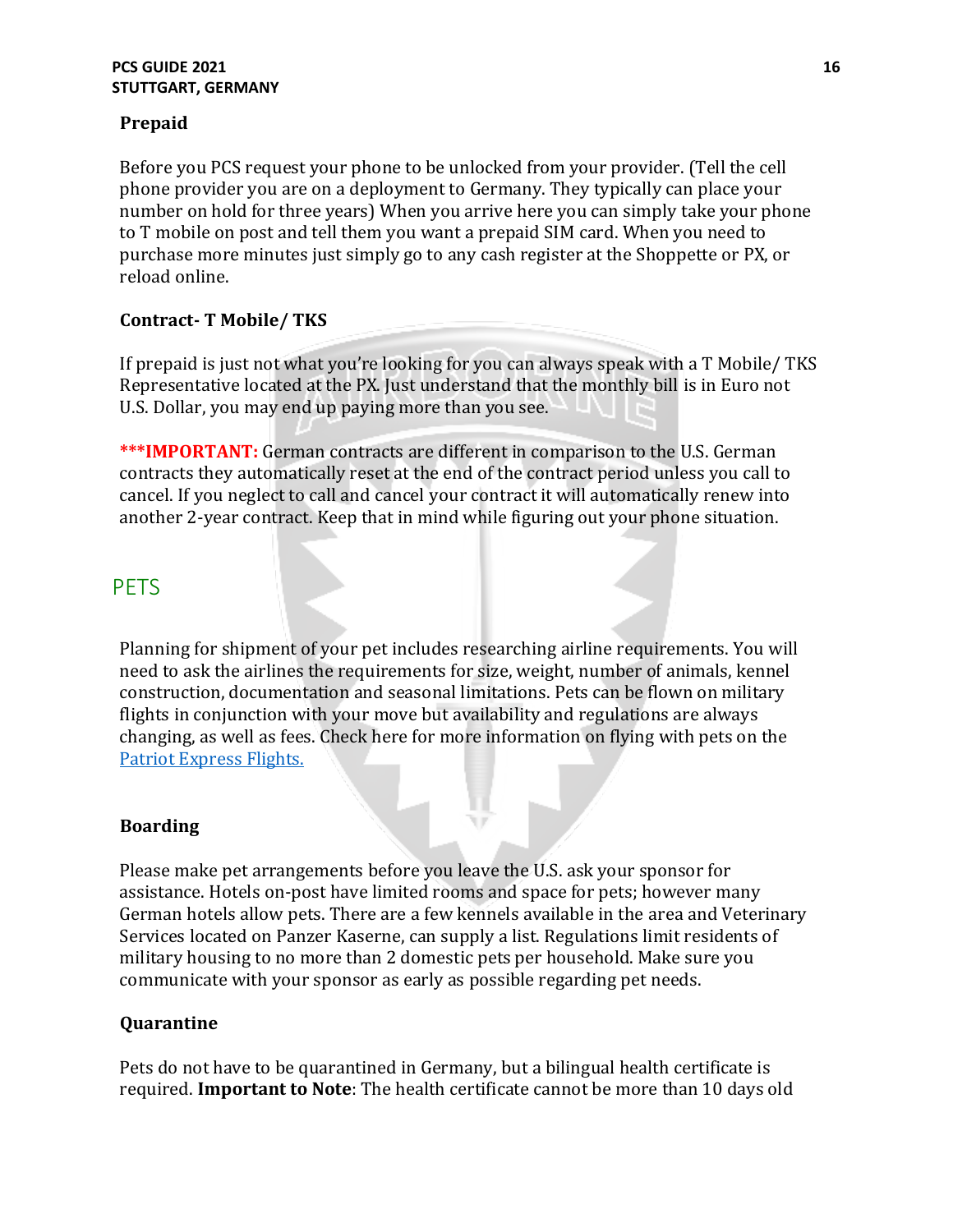#### **PCS GUIDE 2021 17 STUTTGART, GERMANY**

and the rabies vaccination must be at least 30 days old and not more than a year old before you travel to Germany. Your veterinarian can provide further information about host country requirements.

#### **Veterinary Treatment Facility**

Pets have to be registered at The Veterinary Treatment Facility (VTF), located on Panzer Kaserne, within 2 weeks of arrival to Stuttgart. You do not need to bring your pet in for this registration, just their health record and their rabies certificate. The VTF offers limited services by appointment only. Call the VTF first for emergencies during duty hours. After duty hours, the name and number of a designated civilian veterinarian will be left on their answering machine. It is a good idea to find a civilian veterinarian that you feel comfortable with that is located close to where you live. For more information visit th[e Stuttgart Veterinary Clinicwebsite.](http://www.chppmeur.healthcare.hqusareur.army.mil/sites/vet/phcd-ne/stuttgart.aspx)

#### **Dangerous Dogs**

German states have passed a Dangerous Dog Ordinance (DDO), placing restriction upon the ownership of certain types of dogs. Military personnel moving to Germany should weigh the requirements of the German DDO and owner responsibilities for dogs when making a decision to bring such dogs with them. [Check here for more](http://www.zoll.de/EN/Private-individuals/Travel/Entering-Germany/Restrictions/Dangerous-dogs/dangerous-dogs.html) [information.](http://www.zoll.de/EN/Private-individuals/Travel/Entering-Germany/Restrictions/Dangerous-dogs/dangerous-dogs.html)

# DEERS ENROLLMENT

For base access you and your dependents (ten years and older) must register your ID Cards with the [Installation Access Control System \(IACS office\) l](http://www.stuttgart.army.mil/services-IACS.html)ocated at Bldg 2915, Panzer Kaserne. Commercial Telephone: +49 (0)7031 152872 or +49 (0)7031 152875. Hours of operation are Monday – Friday 0800-1630, closed on federal holidays.

## **MEDICAL**

During the two weeks of in processing, you will have an opportunity to be briefed by an Overseas Tricare coordinator. They will fill out a form on your behalf that will be put into the OCONUS network. After that form has been submitted wait at least three days, and then you can go into your Tricare online account and change your PCM and MTF. Make sure to do the same for your Relay Health account.

There are only two clinics located on post, one is located at Kelley Barracks, which only offers selected services, and the other clinic is located on Panzer. There are no hospitals located at any of the posts in Stuttgart. Should you need emergency care, always go to the nearest host nation hospital for care or call 112 and request an English-speaking dispatcher. There will be an opportunity during your orientation, and if space is available your spouse can accompany, for a guided tour of the Böblingen Hospital.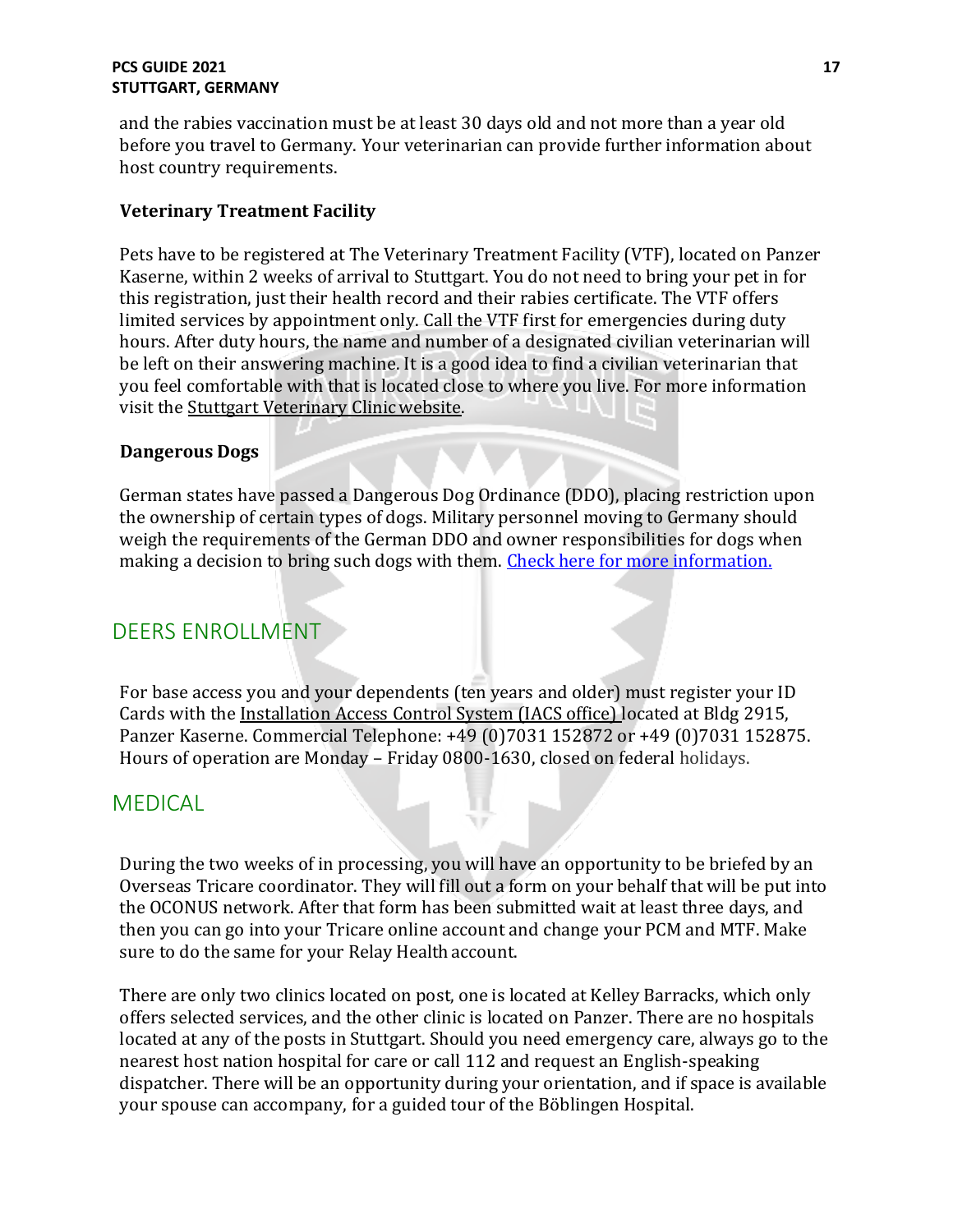There are eight major hospitals in the Stuttgart metropolitan area, and the Stuttgart clinic works primarily with three of them.

- The Böblingen Hospital is located very near Panzer Kaserne and provides a wide range of inpatient care, as well as pediatric care. Patients will often be referred here for surgeries, pediatric care needs and other inpatient care.
- The Sindelfingen Hospital (a partner organization to the Böblingen "Klinikum" or hospital) specializes in orthopedics and muscular-skeletal conditions and injuries. **Go here for broken bones**.
- The Robert Bosch Hospital in Stuttgart provides a wide variety of inpatient services and has a premiere trauma center, but does not have pediatric care.

SOCEUR Medical Branch: Mr. Alicia Murphy +49-0711-7073-4051/2505 or [soceurclinic@socom.mil](mailto:soceurclinic@socom.mil)

# **DENTAL**

Dependents have the option to use the Dental Clinic on Panzer Kaserne (based on space available) or use a Tricare approved dental provider. Call +49 7116804052 or visit [www.tricare-overseas.com t](http://www.tricare-overseas.com/)o locate an approved provider.

**\*\*\*\*IMPORTANT**: Please note that being seen at the on post dental clinic is a privilege for dependents and if you are a no show for just one appointment you will lose this privilege.

# <span id="page-17-0"></span>DOD SCHOOLS

Visit [http://www.dodea.edu/Europe/east/index.cfm a](http://www.dodea.edu/Europe/east/index.cfm)nd select Stuttgart Community Schools. Choose the packet that fits your student's situation, these forms are fillable. Once completed print and return to the school your family is zoned for.

Admission Requirements

- Proof of sponsor's overseas status (Orders, verification of employment etc.)
- Proof of sponsor/dependent connection (Child listed on orders, birth certificate, etc.)
- Proof of a new DEROS as applicable
- Verification of minimal age requirement for Sure Start, Kindergarten and 1st grade students (PCS Orders, Birth certificate or passport) Note: Children entering Sure Start, Kindergarten, First Grade must be 4,5 and 6 years old respectively on/before September 1. [Minimal Age Requirement](http://www.dodea.edu/Offices/Regulations/upload/08_ESPL_005.pdf) Policy

Also required: (The below documents ARE required but will not keep a student from starting school.)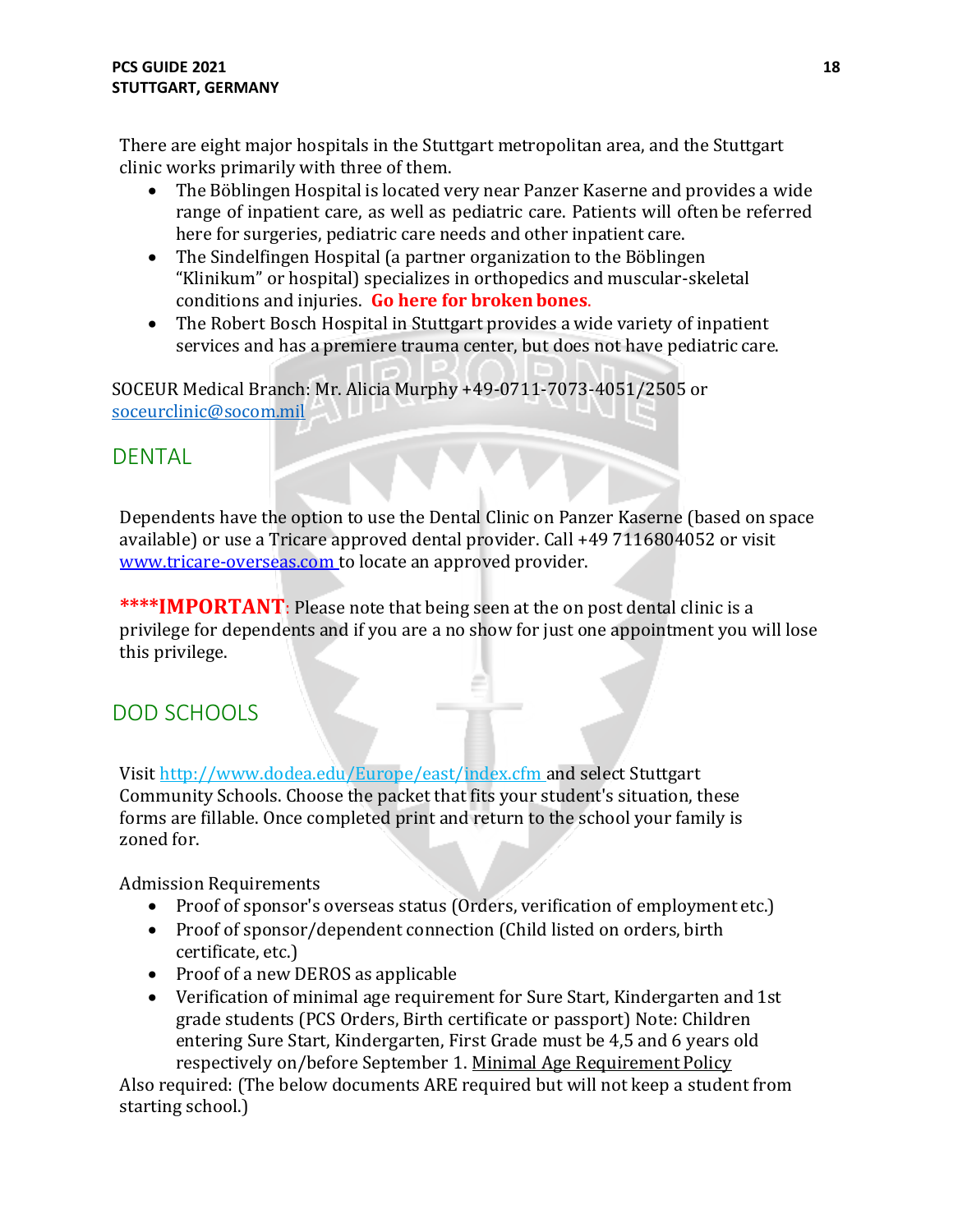#### **PCS GUIDE 2021 19 STUTTGART, GERMANY**

- Immunization records (see [DoDEA and Health Office f](http://www.dodea.edu/StudentServices/immunizationPgrm.cfm)or details) [DoDEA](http://www.dodea.edu/StudentServices/upload/2011_2942_0_M_F3.pdf)  Form [2942.0-M-F3](http://www.dodea.edu/StudentServices/upload/2011_2942_0_M_F3.pdf)
- Copy of previous school records, including report cards and other academic records such as reading and math records (as applicable)
- Copy of standardized test scores if applicable
- Copy of Individual Education Plan (IEP) if applicable

# CHILD YOUTH SERVICES, CYS

Patch Barracks, Building 2347, +49 711-680-7480 Monday - Friday from 8 a.m. - 12 p.m., customers will be seen by appointment only. Monday - Friday from 1 - 5 p.m., walk-in customers are welcome

Child, Youth & School (CYS) provides programs and services for children of eligible military and civilian families including:

- Full, part time or hourly child care
- Before/after school care
- Camps
- Programs for your middle school and teen youth
- Instructional classes
- Workforce preparation opportunities
- Sports and fitness activities

To participate in any service or program, children must be enrolled with Parent Central Services. The required downloadable documents can be found at [Register -](https://stuttgart.armymwr.com/europe/stuttgart/programs/parent-central-services) Parent Central [Services.](https://stuttgart.armymwr.com/europe/stuttgart/programs/parent-central-services)

#### **In-processing Child Care**

In-processing service members can obtain free hourly child care through the Child Development Center (registration fee is responsibility of the service member) on a space available basis. Sponsors can make reservations at the Child Development Center up to four weeks prior to your arrival by providing the name, age and the date child care is needed. Children must be registered upon arrival before childcare can be provided regardless if reservations were made in advance. Your sponsor can also provide you with the registration materials and required documents prior to your arrival. Sponsors may also submit, on your behalf, faxed copies of your child's shot record in order to help pre-enroll, but parents still need to have original copies upon initial enrollment. If advance reservations are not made, reservations can be made upon arrival, however availability may be limited.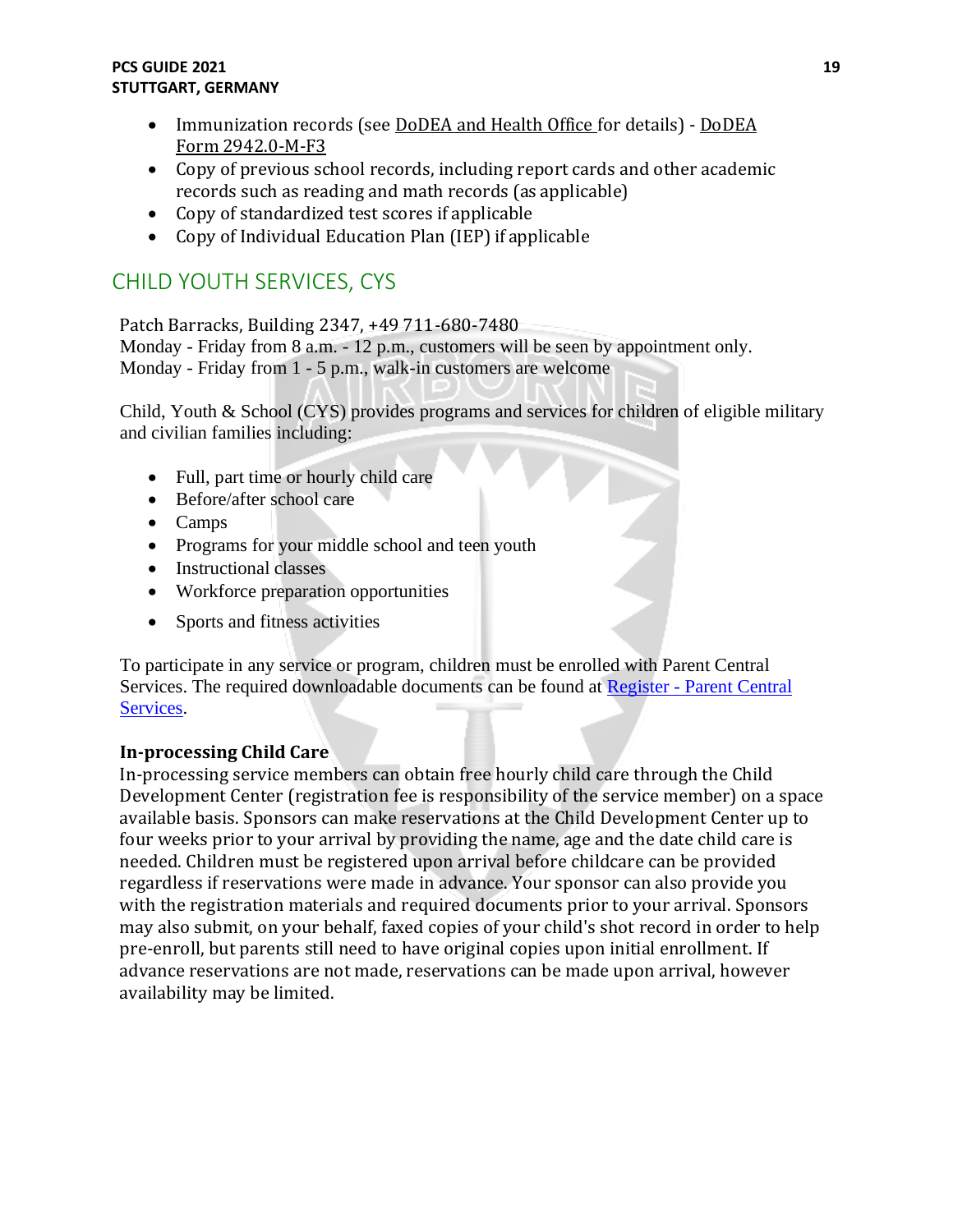# <span id="page-19-0"></span>PRIVATE ORGANIZATIONS

#### **ARMY COMMUNITY SERVICES, ACS**

The goal of USAG Stuttgart ACS is to build and maintain community readiness and resilience via community outreach, and the variety of educational opportunities, classes, events, programs, and services offered to make community members say, "I'm Glad I Live Here!" Classes include Host Nation Orientation, All About TSP, Tiny Tots Playgroup, New Dads' Workshop, Baby Boot Camp, Interview Skills, English as a Second Language, and more. [https://stuttgart.armymwr.com/programs/army-community](https://stuttgart.armymwr.com/programs/army-community-service)[service](https://stuttgart.armymwr.com/programs/army-community-service)

#### **USO STUTTGART**

Located on Panzer Kaserne on the 3rd floor in building 2915 directly across from the Exchange. The Center features a nice lounge area with an internet café consisting of five customer computers capable of printing and complete with CAC card access. The USO offers free WIFI; free phone calls locally and to the States; donated maps and brochures of the surrounding area to include the public transportation system; and free refreshments consisting of Coca-Cola products, coffee, water, and a variety of snacks. Additionally, there is satellite/cable HDTV with stations from the States; a children's play area; and many tables and comfortable chairs and couches to relax. <https://stuttgart.uso.org/>

#### **PATCH SKI CLUB**

We do more than just ski! The club plans ski/snowboard trips as well as golfing, biking, rafting, and hosts socials twice a month. [www.patchskiclub.com](http://www.patchskiclub.com/)

#### **STUTTGART COMMUNITY SPOUSES CLUB, SCSC**

The purpose of the Stuttgart Community Spouses' Club is to promote charitable, educational, social, and recreational activities among its members and the Stuttgart Community. This is achieved through organizing various activities, such as an annual Bazaar, fundraisers, social functions, special interest groups, and travel opportunities for club members. Additionally, SCSC manages the Patch Thrift Shop to provide low cost, quality goods to the community and raise funds for local programs. SCSC also regularly donates money from fundraising events to various charities.

[www.stuttgartspousesclub.org](http://www.stuttgartspousesclub.org/)

#### **MOMS OF PRE-SCHOOLERS, MOPS**

A Military MOPS group is sponsored by a base chapel or local church. Because of the unique situations' Military moms face, MOPS International has designed this program with a great deal of flexibility. Military MOPS groups meet once or twice each month and typically provide childcare through the MOPPETS program. Military MOPS meetings include time for developing relationships through teaching, discussion groups, creative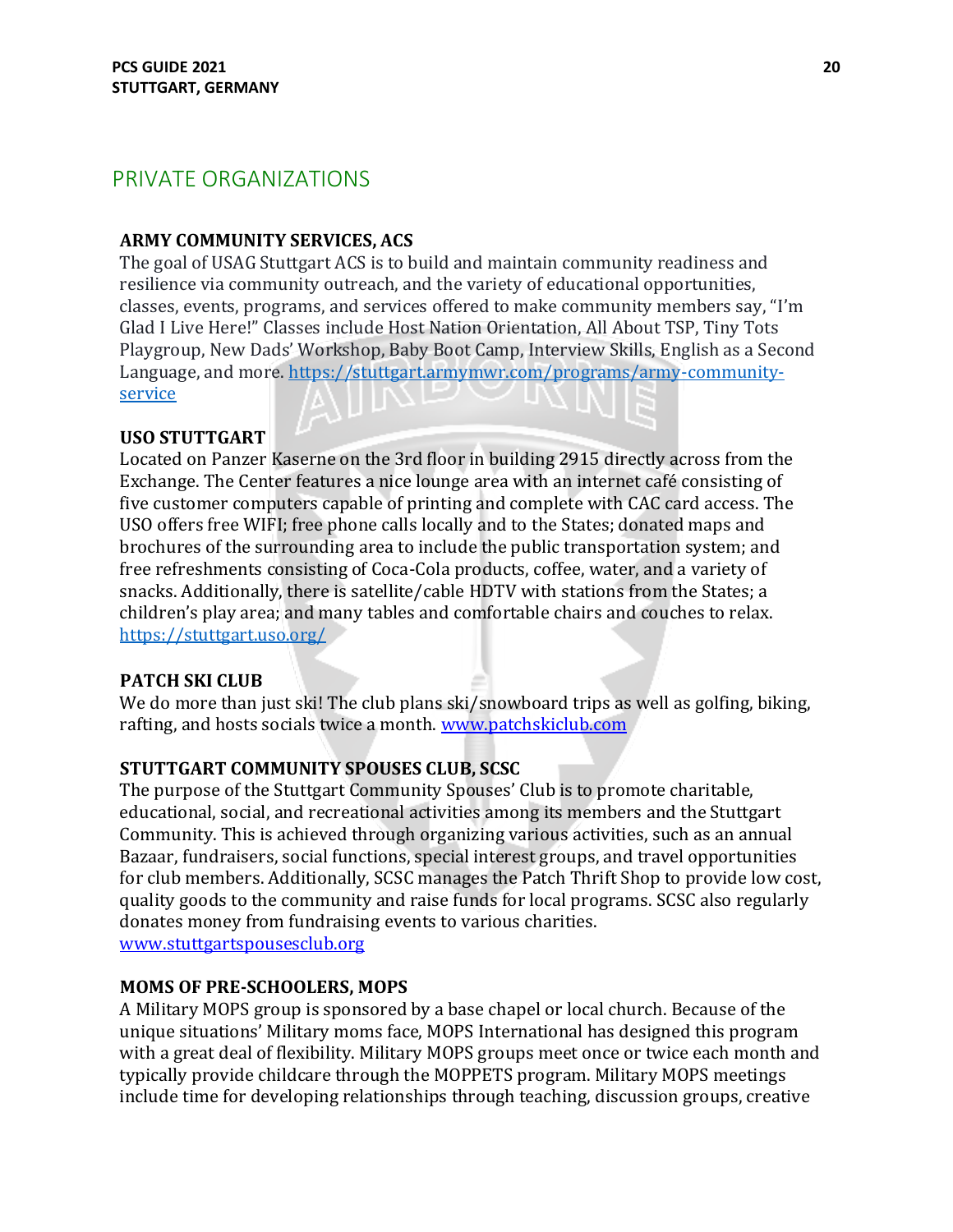activities and fellowship time over a shared meal or snack. Panzer (016) 096-6757 22[, http://www.mops.org/groups/panzer-mops](http://www.mops.org/groups/panzer-mops) Panzer (016) 096-6757 22[, http://www.mops.org/groups/usag-stuttgart-patch](http://www.mops.org/groups/usag-stuttgart-patch) Robinson (016) 096-6757 22[, http://www.mops.org/groups/usag-stuttgart-chapel](http://www.mops.org/groups/usag-stuttgart-chapel-robinson-barracks)[robinson-barracks](http://www.mops.org/groups/usag-stuttgart-chapel-robinson-barracks)

# HELPFUL WEBSITES

The Official website of U.S. Army Garrison Stuttgart <https://home.army.mil/stuttgart/index.php>

Stuttgart Citizens app on Android or Apple

Relocation assistance and the "I wish I knew (before I moved to Stuttgart)" websites. <https://www.military.com/base-guide/us-army-garrison-stuttgart/relocation>

Stuttgart Family and MWR <https://stuttgart.armymwr.com/>

The Citizens – A local military newspaper for the Stuttgart area [http://www.stuttgartcitizen.com](http://www.stuttgartcitizen.com/) 

Stationed in Germany – A site for Americans Living Abroad

[www.stationedingermany.com](http://www.stationedingermany.com/) Bookaroo - online classifieds community for **Stuttgart** and surrounding areas. [www.stuttgart.bookoo.com](http://www.stuttgart.bookoo.com/)

# FACEBOOK PAGES

**Stuttgart Friends** - This page was created with the intention of bringing the Stuttgart and American Community together. Members are welcome to ask and answer any questions, announce events, share experiences, and offer support.

**Stuttgart Friends All About Travel** - This closed group page is a place to share tips, experiences, information regarding travel and only travel.

**Stuttgart Kinder Relief -** This group is for families with kids in Stuttgart. It is a place to offer or request babysitting services, connect, and share kinder related events in the community.